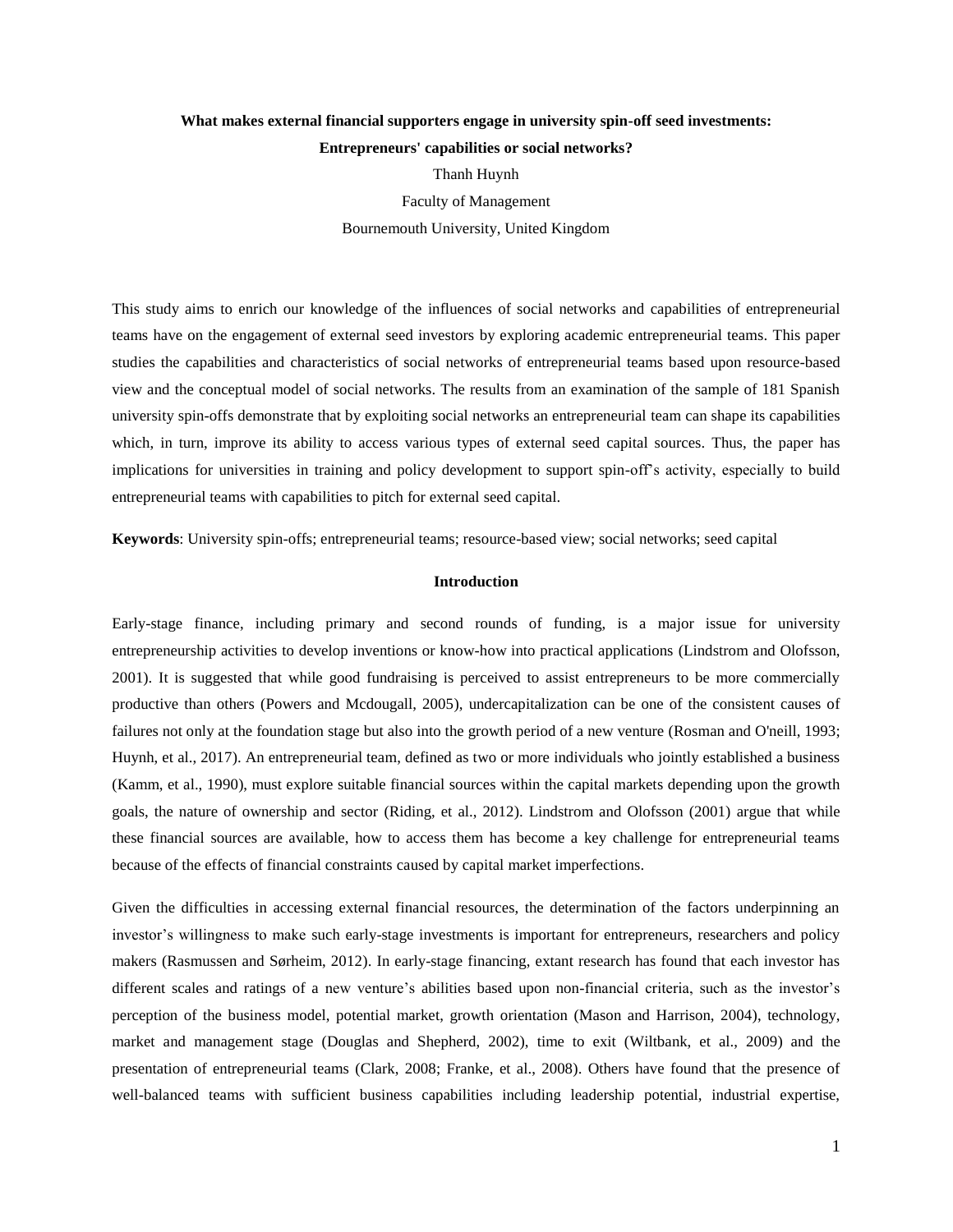managerial skills and engineering/technological skills are the most important criteria [\(Muzyka, et al., 1996;](#page-19-2) [Shepherd and Zacharakis, 1999;](#page-20-4) [Silva, 2004;](#page-20-5) [Bjørnåli, et al., 2010\)](#page-16-0). In general, potential investors, when making the investment decision, tend look for signals of future success from entrepreneurial teams [\(Meseri and Maital, 2001;](#page-19-3) [Wiltbank, et al., 2009\)](#page-21-0).

Within the university spin-off (USO) context, while numerous studies have focused on funding activities for early organizing efforts in business registration, the initial product development or market entry [\(Clarysse, et al., 2007;](#page-17-3) [Tsukagoshi, 2008;](#page-20-6) [Ortín-Ángel and Vendrell-Herrero, 2010;](#page-19-4) [Soetanto and Van Geenhuizen, 2015;](#page-20-7) [Huynh, 2016\)](#page-18-2), seed capital needed for research activities and developing the initial business concept has received less attention [\(Rasmussen and Sørheim, 2012\)](#page-20-3). However, the results from prior studies associated with the early-stage finance of new ventures or funding activities for early organizing efforts may not held within the context of USO's seed capital, which strongly links to unknowable risks [\(Huang and Pearce, 2015\)](#page-18-3). A study of [Rasmussen and Sørheim](#page-20-3)  (2012) has explained how some governments use various seed funding schemes to help USOs overcome the obstacles derived from the liabilities of newness and investor's incentive to invest in later stages of a spin-off's development. Other studies have indicated that the social networks and capabilities of entrepreneurial teams positively influence the decisions of investors to make early-stage investments in USOs [\(Rasmussen and Sørheim,](#page-20-8)  [2012;](#page-20-8) [Huynh, 2016\)](#page-18-2). A limited number of extant literature has studied the factors underpin the decision of external financial supporters to engage in seed investments does not address the underlying factors that facilitate such financing process. In the context of university spin-offs, with the acknowledged commercial limitations of academic entrepreneurial teams, this paper posits that the quality of the entrepreneurial team, identified by its networks and capabilities prior to incorporation, significantly influence the likelihood that the team obtain external seed capital.

Hence, this paper addresses two fundamental questions: Which capabilities of entrepreneurial teams influence the engagement of seed investments in university spin-offs? Which characteristics of social networks of entrepreneurial teams accelerate the engagement of seed investments in university spin-offs? To answer those research questions and contribute to the theoretical foundation of university spin-off studies, this study examines the engagement of external financial supporters in the seed investments of university spin-offs under the impact of capabilities and social networks of entrepreneurial teams. To study the capabilities of an academic entrepreneurial team, this study employs resource-based view [\(Barney, 1991\)](#page-16-1), which emphasizes the internal idiosyncratic capabilities. The social networks of the team will be analysed based upon the social network model suggested by [Amit and Zott \(2001\),](#page-16-2) and [Hoang and Antoncic \(2003\),](#page-18-4) and the theoretical research framework is constructed based upon emotion-cognition interaction theory introduced by [Malatesta and Wilson \(1988\).](#page-19-5) This research draws a sample of 181 Spanish university spin-offs based in 35 universities across all regions of Spain. Each spin-off was created and developed by an entrepreneurial team and responses were obtained from members of the teams. The findings indicate that the capabilities of entrepreneurial teams affect the decisions of financial supporters to engage in seed investments. The social networks of entrepreneurial teams are likely to have both direct and indirect influences on the decisions of financial supporters through their impact on the capabilities of entrepreneurial teams. To make those arguments, this research first constructs research hypotheses based upon extant literatures in social networks, entrepreneurial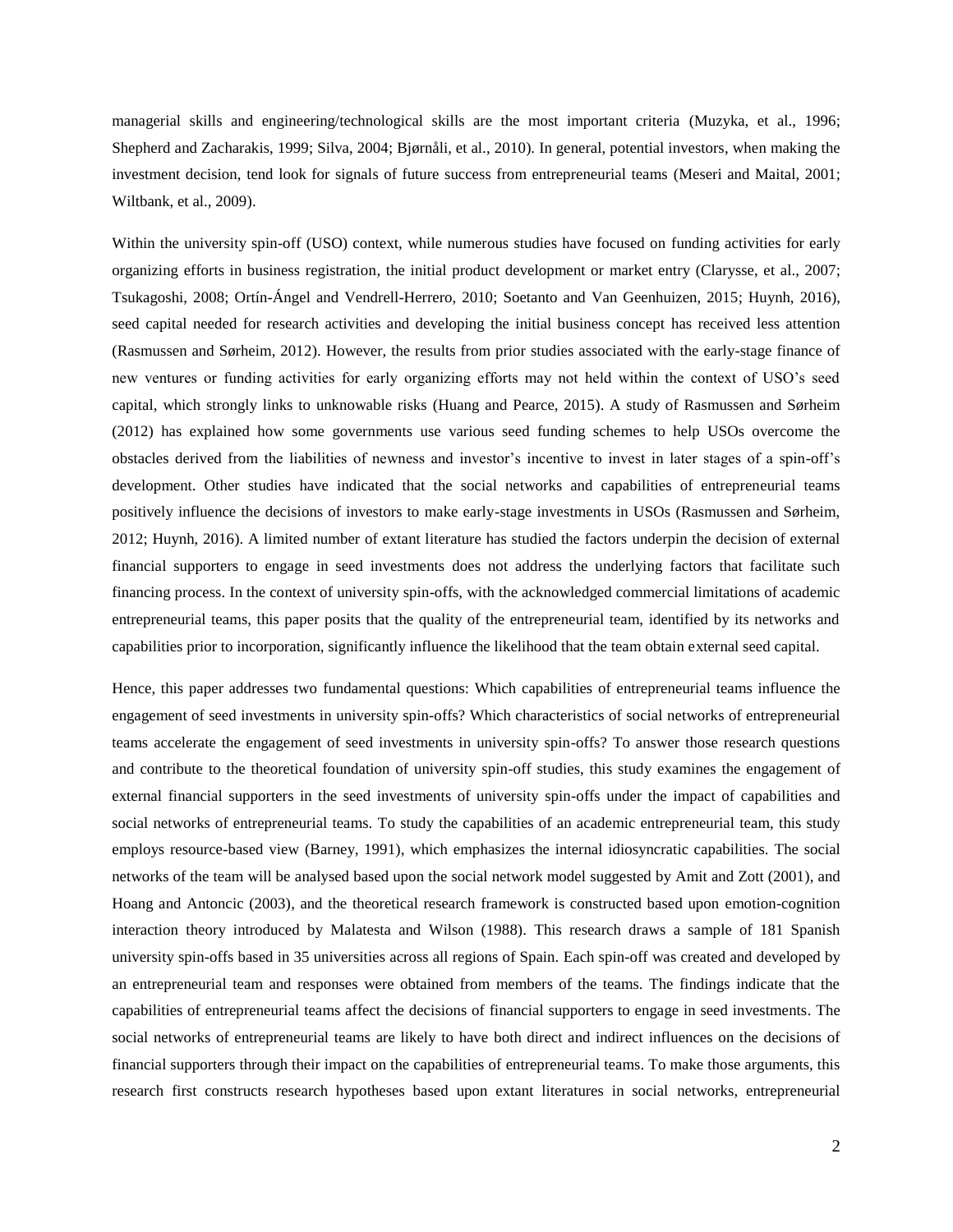capabilities and intuitive judgment in seed funding. This research then estimates and examines those hypotheses based upon data drawn from 181 USOs in Spain. The paper ends with the discussion of the results from the statistical analysis followed by implications and suggestions for future research.

#### **Theoretical development**

According to [Smilor, et al. \(1990\),](#page-20-9) a university spin-off refers to a new venture founded by current students or faculty members of a university to develop and exploit their inventions based on an entrepreneurial process. University spin-offs are often conflated with other technology or research-based start-ups as they share common characteristics, and face similar difficulties in establishing market legitimacy and mobilizing their growth potential [\(Zahra, et al., 2007\)](#page-21-1). However, university spin-offs significantly differ from other start-ups as they face two fundamental obstacles when they are initially launched [\(Vohora, et al., 2004;](#page-21-2) [Wright, et al., 2006\)](#page-21-3). First, university spin-offs originate from a non-commercial environment and academic entrepreneurs lack the necessary skills and resources that underpin the commercialisation process. Second, there is the opportunity for conflicting objectives as a result of the various stakeholders, the academic inventor, the university, the entrepreneurial team and equity investors that are often involved from an early stage of the spin-off process [\(Boardman and Ponomariov, 2009\)](#page-16-3). As a consequence, the majority of spin-offs are unlikely to reach the growth phase [\(Vohora, et al., 2004\)](#page-21-2) due to such 'liabilities of newness' [\(Stinchcombe, 1965\)](#page-20-10) and this forces a university spin-off to rely on the reputation of the university or its technology transfer office to overcome these issues and provide market legitimacy [\(Pries and Guild,](#page-20-11)  [2007\)](#page-20-11). Some of the distinctive criteria that help distinguish university spin-offs from a broader category of technology start-ups include: the origin of the firm's core technology, the current or former affiliation of the founding member(s) with a particular parent organization, and the sources of funding used to start up the firm, all of which are in some form linked to a university. Furthermore, unlike other start-ups, the early-stage financial needs of USOs develop through three phases: seed capital is to support the research activities and develop the initial business concept, start-up finance is needed for early organizing efforts in business registration and early-growth finance is needed for the initial product development and market entry [\(Lindstrom and Olofsson, 2001;](#page-19-0) [Shane, 2004;](#page-20-12) [Vohora,](#page-21-2)  [et al., 2004;](#page-21-2) [Lockett and Wright, 2005;](#page-19-6) [Wright, et al., 2006\)](#page-21-3). [Rasmussen and Sørheim \(2012\)](#page-20-8) and [Dimov and](#page-17-4)  Murray (2008) found that the investors tend to abandon seed or early investments in favour of investing to a university spin-off in later or development stages.

#### **The nature of seed capital and unknowable risk**

[Carpenter and Petersen \(2002\)](#page-17-5) indicated three reasons that affect the abilities of an academic entrepreneurial team to obtain early-stage investments. First, the low probability of financial success and the high failure rate of university spin-offs generate the uncertainty of investment returns discouraging the investment decisions of investors. Second, a university spin-off per se has a limited collateral value and a little salvage value in the event of failure. Third, information asymmetry exits regarding the worth of the spin-off with entrepreneurs in a position to decide what details about the potential business they will release to investors, limiting their ability to evaluate the proposition and increasing uncertainty [\(Certo, 2003\)](#page-17-6). This asymmetric information can lead to the rejection of good investment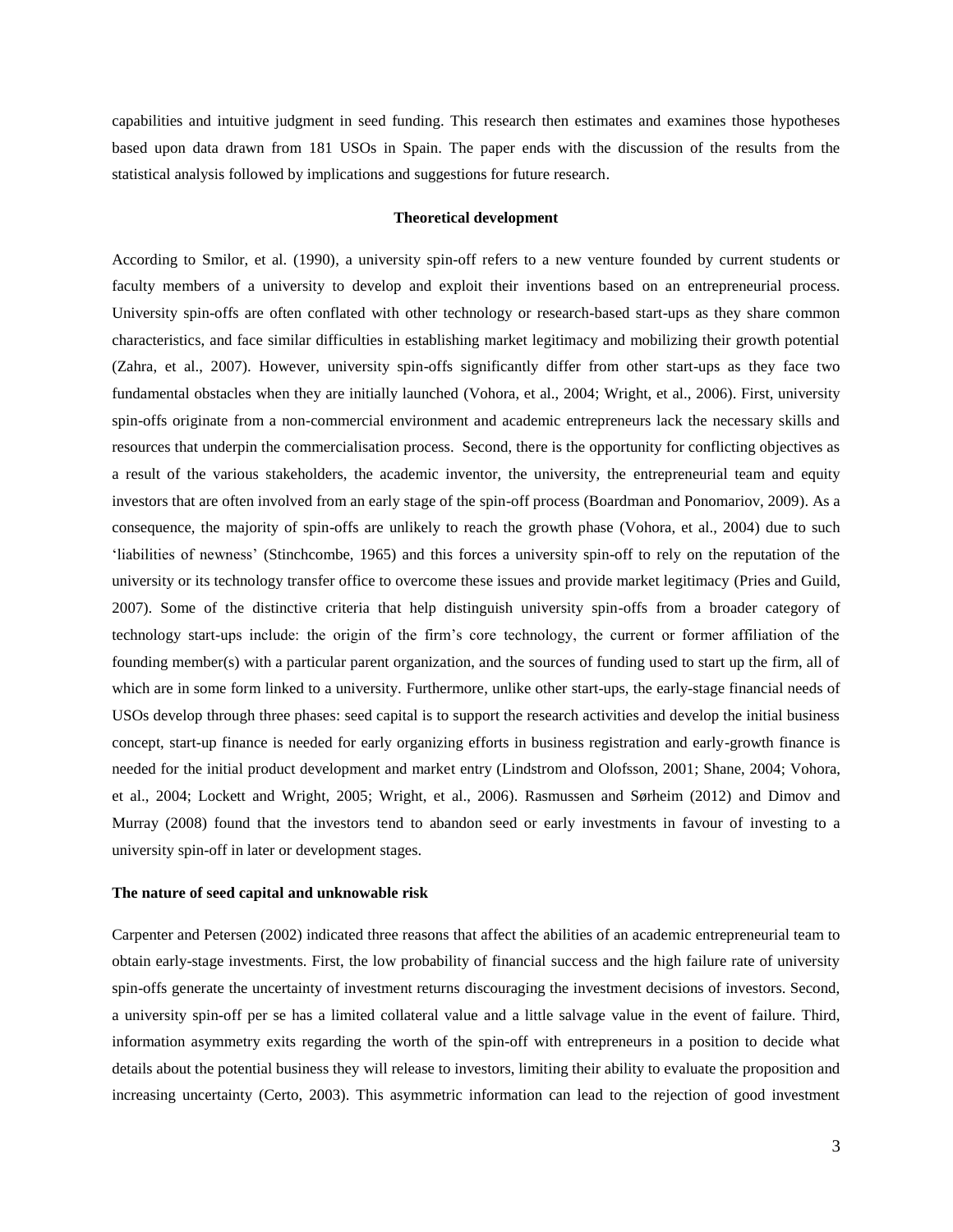opportunities or underinvestment (Myers and [Majluf, 1984\)](#page-19-7). Because the ultimate purpose is to maximize the benefit, investments are likely to be undertaken when financial providers can see the value of university spin-offs and mitigate the risks [\(Cumming and Johan, 2008\)](#page-17-7).

However, in the earliest stages – seed capital - of university spin-offs, financial supporters face cases in which risks are unknowable: "They decide on investments in ideas for markets that often do not yet exist," and they were proposed new products and services without knowing whether those proposals will work [\(Huang and Pearce, 2015,](#page-18-3)  [p. 636\)](#page-18-3). External investors make their decisions under unknowable risks with uncertain solutions rather than uncertainty (when risks are identified); it is equivalent to "chasing an invisible moving target" [\(Huang and Pearce,](#page-18-3)  [2015, p. 636\)](#page-18-3). In such cases, minimizing risks in each decision is not the most important goal, financial providers accept that they will lose most of their investments, but they seek for the promise of extraordinary success from "(relatively) small stakes at risk for each individual decision" [\(Huang and Pearce, 2015, p. 661\)](#page-18-3).

Within the context of seed investments with unknowable risks, financial supporters will make their decisions based upon their intuitive judgments on extraordinary profitable investments [\(Huang and Pearce, 2015\)](#page-18-3). These intuitive judgments base on the feeling of decision makers about whether entrepreneurial teams are trusted [\(Maxwell and](#page-19-8)  [Lévesque, 2014\)](#page-19-8), are committed [\(Shane, 2004\)](#page-20-12), and passionate [\(George, et al., 2008\)](#page-17-8). [Dane and Pratt \(2007\)](#page-17-9) believe that effectively charged judgments are the core of intuition and [Wang and Saudino \(2013\)](#page-21-4) indicated that intuition has both affective and cognitive components embedding in a dynamic emotion-cognition interaction [\(Malatesta and](#page-19-5)  [Wilson, 1988\)](#page-19-5). [Huang and Pearce \(2015, p. 660\)](#page-18-3) then found that a process of seed investment decisions of external financial supporters is "truly emotion-cognition interactions".

[Huang and Pearce \(2015\)](#page-18-3) have described the emotion-cognition interaction as an automatic yet sophisticated and complex domain-relevant process that involves formal analyses and intuitive judgments allows investors to make the most confident decisions. This process is based upon (1) business viability data that results from an investor's research on the business and financial plans of an entrepreneurial team, and (2) the team's perceptions referred to the signals of legitimacy derived from investor's personal 'observations' [\(Huang and Pearce, 2015\)](#page-18-3). Investors are likely to feel confident to invest in proposals with a consistency between strong business viability data and positive perceptions of entrepreneurial teams, and conversely, investors tend to reject the projects with consistency between weak business viability data and negative perceptions of entrepreneurial teams [\(Huang and Pearce, 2015\)](#page-18-3). In dissonance cases when business viability data is weak and the perceptions of entrepreneurial teams are positive, or vice versa, investors are likely to discount business viability data, prioritize their intuitions and rely heavily on their prior experience when making those unknowable types of decisions [\(Olson, et al., 2007;](#page-19-9) [Huang and Pearce, 2015\)](#page-18-3). Thus, it needs to discuss the role of emotion-cognition interaction in stimulating external financial supporters to clarify the contributions of social capital and entrepreneurial capabilities to the process that involves formal analyses and intuitive judgment.

**Entrepreneurial team's capabilities and emotion-cognition interaction**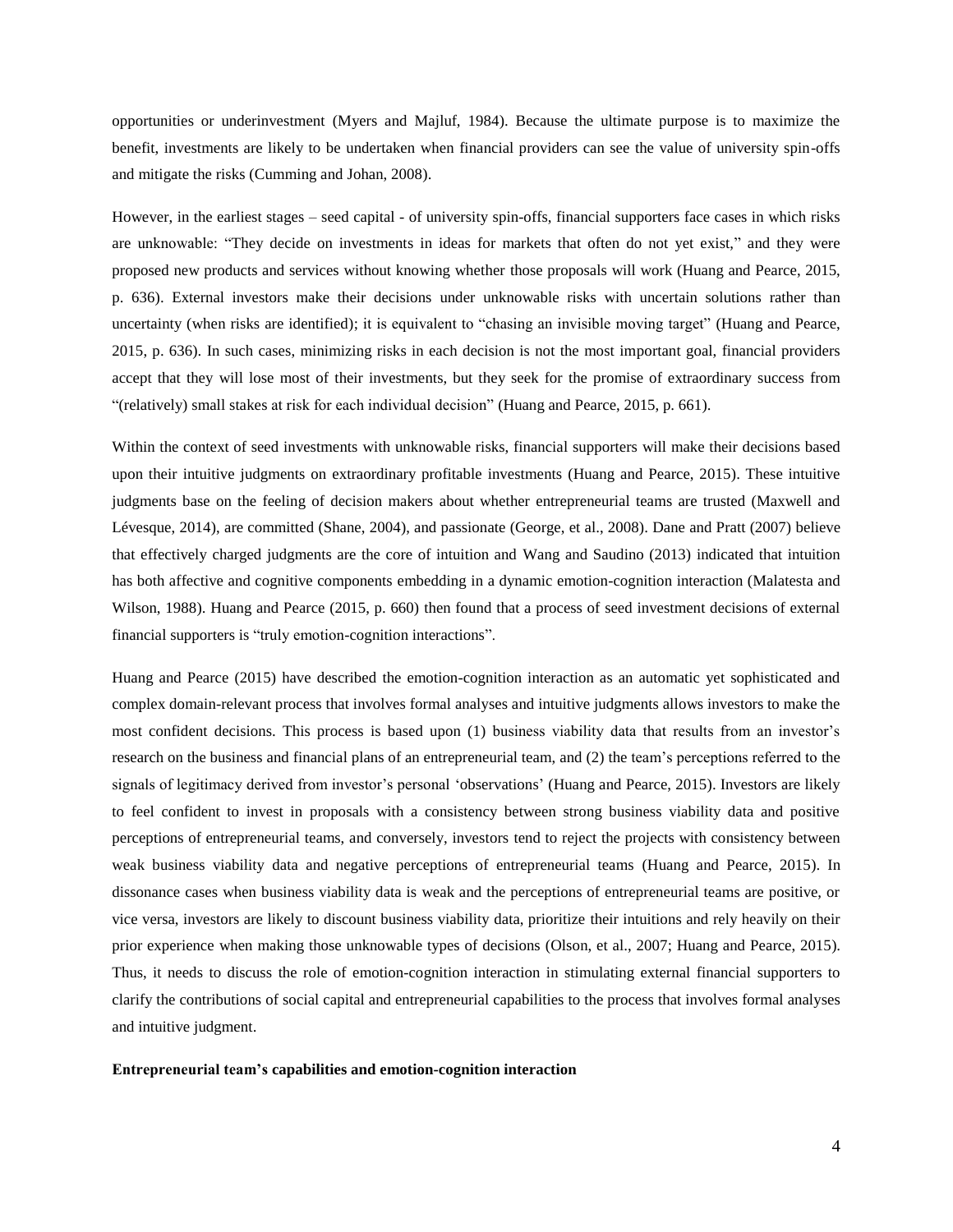The economic theory of entrepreneurship mostly emphasises the entrepreneurial function as the roles of a single person reflecting on his/her decision making, preferences, beliefs and actions [\(Harper, 2008\)](#page-18-5). Although this research approach has long been appreciated, the notion that new ventures are more likely to be created by plural founders, is increasingly recognised [\(Gartner and Vesper, 1994\)](#page-17-10). Recent research has indicated that entrepreneurial teams have become a more popular mode of a new business development [\(Lasch, et al., 2007\)](#page-18-6) and the subject of assessments made by investors within early-stage financing processes [\(Hoenig and Henkel, 2015\)](#page-18-7). This study thus focuses on investigating how potential investors measure and pick up information from the business and financial plans of academic entrepreneurial teams.

Within an emotion-cognition interaction, investors gather any numerically measurable information, such as potential market size, industrial growth and entrepreneurial background to assess the potential profitability of a project [\(Zacharakis and Meyer, 1998;](#page-21-5) [Huang and Pearce, 2015\)](#page-18-3). A business plan is the culmination of an arduous, creative and iterative process transforming a raw idea into an opportunity through presenting numerical information [\(Kirsch,](#page-18-8)  [et al., 2009\)](#page-18-8), and commonly portrays an entrepreneurial team's motivation, goal orientation and perceived skills [\(Gruber, et al., 2008\)](#page-18-9). Through such business plan, entrepreneurial teams can demonstrate their "entrepreneurial self-efficacy" [\(Chen, et al., 1998;](#page-17-11) [Chen, et al., 2009;](#page-17-12) [Kirsch, et al., 2009\)](#page-18-8) by using their cognitive skills to gather, store, transform and interpret information and knowledge to determine appropriate actions [\(Baron, 2004\)](#page-16-4). An entrepreneurial team with strong capabilities is likely to produce a high-quality business plan and propose feasible activities for a university spin-off process [\(Honig and Karlsson, 2004;](#page-18-10) [Dencker, et al., 2009;](#page-17-13) [Brinckmann, et al.,](#page-16-5)  [2010\)](#page-16-5). In other words, an entrepreneurial team can use its capabilities to strengthen business viability data conveyed to potential investors, which eventually helps the team to win an approval from external financial supporters [\(Zacharakis and Meyer, 1998;](#page-21-5) [Meseri and Maital, 2001;](#page-19-3) [Huang and Pearce, 2015\)](#page-18-3).

In dissonance cases, investors tend to downplay the roles of business viability data while prioritize the qualities of entrepreneurial teams who would execute the business plan, and could feel confident around their decisions [\(Huang](#page-18-3)  [and Pearce, 2015\)](#page-18-3). An investment decision is likely to be made when investors prioritize positive assessments of the entrepreneurial teams over weak assessments of the business viability data [\(Huang and Pearce, 2015\)](#page-18-3). However, investors are significantly less committed to projects in which they found strong assessments of business viability but negative assessments of the entrepreneurial teams [\(Huang and Pearce, 2015\)](#page-18-3). Given the earliest stage of spinoffs seeking seed funding, conveying to investors the forms of business plans, entrepreneurial teams with highquality capabilities have ability to win positive impressions from investors and demonstrate the promisingly extraordinary profitability of their projects. For the purpose of this study, resource-based view [\(Barney, 1991\)](#page-16-1) was employed to construct the capabilities of entrepreneurial teams consisting of entrepreneurial technology/know-how, organizational viability, entrepreneurial strategy, human capital and commercial resources. This study thus posits that (Figure 1):

**H1:** *The capabilities of the university spin-off entrepreneurial teams will increase the likelihood of obtaining external seed capital.*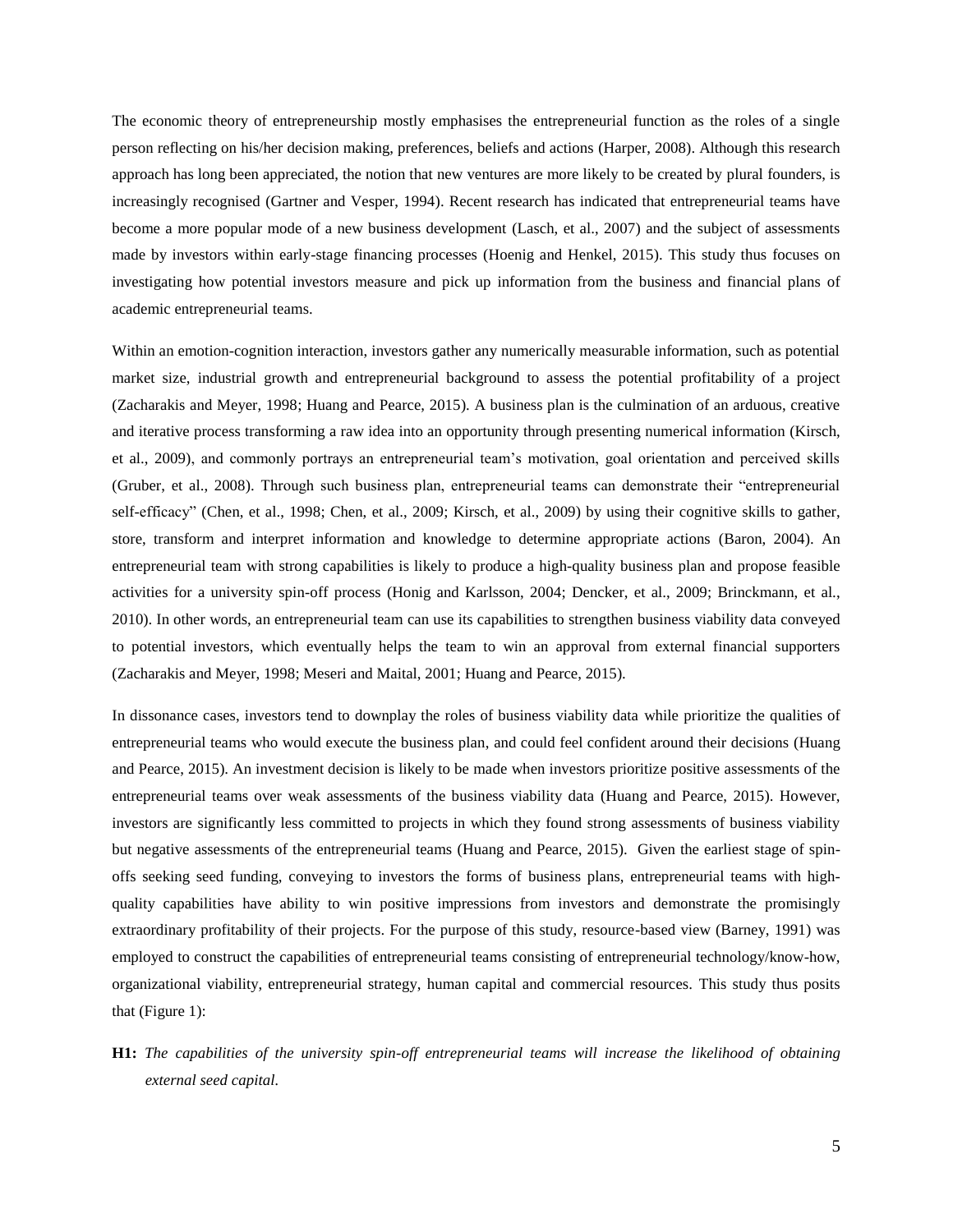#### **Social networks and information for emotion-cognition interaction**

[Huang and Pearce \(2015\)](#page-18-3) found that investors make their intuitive judgments strongly based upon the signals of legitimacy derived from the entrepreneurial team's credibility. These signals measured as the symbols of preparedness, commitment or trustworthy [\(Zott and Huy, 2007;](#page-21-6) [Maxwell and Lévesque, 2014\)](#page-19-8) are results from investor's communications with the teams or other parties to assess the personal characteristics of entrepreneurial teams [\(Huang and Pearce, 2015\)](#page-18-3). According to [Nofsinger and Wang \(2011\),](#page-19-10) entrepreneurial teams at early stages do not belong to professional networks in capital markets (e.g. networks for IPOs and SEOs pricing and distribution, co-underwrite offering networks, venture capitalist networks, etc.) and may thus rely on their social networks to communicate with investors.

Many scholars have proved that social networks provide a potential mechanism to exchange information between potential investors and entrepreneurial teams [\(Uzzi, 1996;](#page-21-7) [Freiburg and Grichnik, 2012;](#page-17-14) [Pinheiro, et al., 2015;](#page-20-13) [Han](#page-18-11)  [and Heshmati, 2016\)](#page-18-11). Relevant information about entrepreneurial teams can be conveyed by the knowledgeable parties or/and through screening activity which seeks for additional information from uninformed parties [\(Lee and](#page-18-12)  [Venkataraman, 2006;](#page-18-12) [Carpentier, et al., 2010\)](#page-17-15). Social networks convey to potential investors private information about the talents [\(Nofsinger and Wang, 2011\)](#page-19-10), intentions, planned activities of entrepreneurial teams [\(Shane and](#page-20-14)  [Cable, 2002\)](#page-20-14) and the value of spin-off projects [\(Granovetter, 2005\)](#page-18-13), and leverage the trustworthy between entrepreneurial teams and financial providers [\(Kautonen, et al., 2010;](#page-18-14) [Han and Heshmati, 2016\)](#page-18-11). In addition, by associating with well-regarded individuals and organizations, entrepreneurial teams are able to increase their reputation determined by the information about past performance of the members of entrepreneurial teams [\(Podolny,](#page-20-15)  [1994\)](#page-20-15). The quality of social networks is a critical element providing important information about an entrepreneurial team which helps external financial supporters make their investment decisions based upon the emotion-cognition interactions. Investors may find positive perceptions of entrepreneurial teams through assessing this information because, as [Newbert and Tornikoski \(2013\)](#page-19-11) believe, the academic members of entrepreneurial teams often have positive personal identity within their social networks. Investors who heavily rely on their experience and intuition are thus likely to be confident to make seed investment decisions. In another school of knowledge, other scholars believe that external investors are likely to be reluctant to invest in university spin-offs at early stages [\(Lockett and](#page-19-6)  [Wright, 2005;](#page-19-6) [Clarysse, et al., 2007\)](#page-17-3) due to academic entrepreneurial teams are often lacking of commercial capability and industrial links [\(Vanaelst, et al., 2006;](#page-21-8) [Mosey and Wright, 2007;](#page-19-12) [Bjornali and Gulbrandsen, 2010;](#page-16-6) [Pinheiro, et al., 2015\)](#page-20-13). However, academic entrepreneurial teams often possess strong technology capability [\(Ensley](#page-17-16)  [and Hmieleski, 2005\)](#page-17-16) that determines the success of research and business concept developments, which are subject to seed capital. Thus, this study posits that the social networks of an entrepreneurial team may positively impact their financial acquisitions within the context of university spin-off's seed funding (Figure 1).

**H2:** *The social networks of university spin-off entrepreneurial teams will contribute to obtaining external seed capital.*

#### **Social networks and entrepreneurial team's capabilities**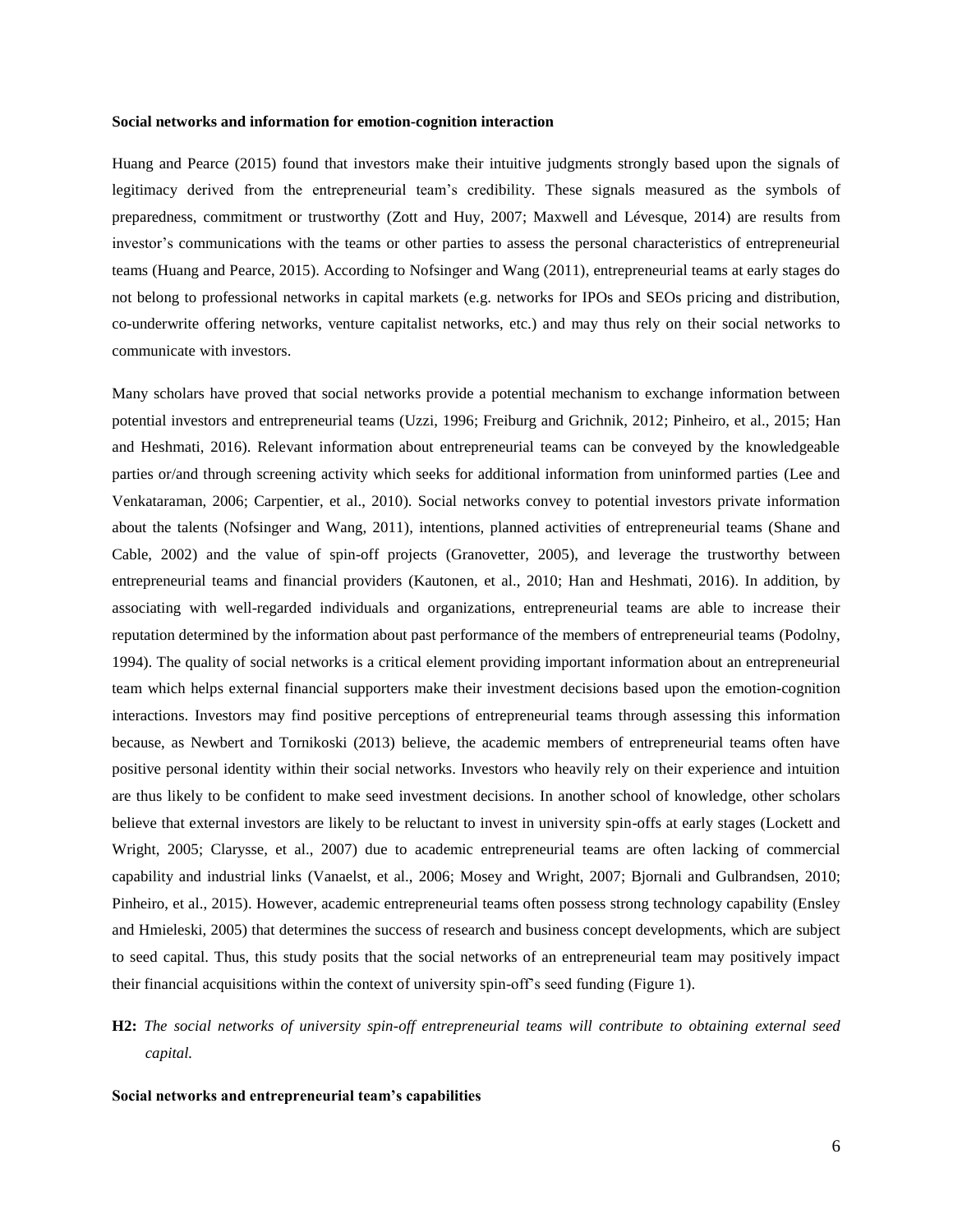It has been suggested that entrepreneurial teams need to exploit resources embedded within their networks to support the creation and growth of spin-offs [\(Shane, 2004;](#page-20-12) [Vohora, et al., 2004;](#page-21-2) [Walter, et al., 2006\)](#page-21-9). However, academic founders originate from non-commercial environments and are constrained by relatively insular networks that provide limited access to individuals from industry integral to spin-off development [\(Mosey and Wright, 2007\)](#page-19-12). Broadening the scope of networks is problematic as academic founders lack legitimacy with potential industry partners [\(Stinchcombe, 1965;](#page-20-10) [Zahra, et al., 2007\)](#page-21-1) and relationships created, under such conditions, are characterised by resource dependency and asymmetric power that limit a spin-off's ability to broker advantage. This is of concern as, where good industry links exist, a variety of resources (ideas, market information, problem solving, social support, and financial resources) are available [\(Shane and Cable, 2002;](#page-20-14) [Hoang and Antoncic, 2003;](#page-18-4) [Mosey and](#page-19-12)  [Wright, 2007\)](#page-19-12) which increase an entrepreneurial team's ability to exploit new opportunities, enter new markets, or sell new products or services in existing markets [\(O'gorman, et al., 2008;](#page-19-13) [Tolstoy and Agndal, 2010;](#page-20-16) [Hayter, 2013\)](#page-18-15). It is therefore important that entrepreneurial teams combine with technology transfer officers to take advantage of endowments available from the host university to strengthen capabilities, increase resources and broaden potential networks [\(Shane and Stuart, 2002;](#page-20-17) [Clarysse, et al., 2007;](#page-17-3) [Geuna and Muscio, 2009\)](#page-17-17).

Resource types can be tangible or intangible in nature and include ideas, strategic advice [\(Yli-Renko, et al., 2001\)](#page-21-10), access to financial providers [\(Rothschild and Darr, 2005;](#page-20-18) [Kitagawa and Robertson, 2012\)](#page-18-16), technology [\(Lockett and](#page-19-6)  [Wright, 2005\)](#page-19-6), appropriate staff [\(Tolstoy and Agndal, 2010\)](#page-20-16) and emotional support [\(Bruderl and Preisendorfer,](#page-17-18)  [1998\)](#page-17-18). In the case of USOs the social capital of a university can often confer security and scientific credibility that enables access to resource gatekeepers [\(Newbert and Tornikoski, 2013\)](#page-19-11). Moreover where university incubators are employed, spin-offs will be able to take advantage of internal and external networks previously developed and fostered that can provide access to important information and resource [\(Kitagawa and Robertson, 2012\)](#page-18-16). The value of networks to a spin-off depends upon the collective activities of the entrepreneurial team and university support mechanisms to identify, acquire and exploit appropriate networks [\(Chandler and Lyon, 2009\)](#page-17-19). Entrepreneurial teams have the capacities to exploit the links with industrial sectors to support the development of commercial [\(Dubini and](#page-17-20)  [Aldrich, 1991\)](#page-17-20), management and leadership expertise [\(Rothschild and Darr, 2005;](#page-20-18) [Kitagawa and Robertson, 2012\)](#page-18-16). The teams can also utilise co-operative links with university staff to access the latest knowledge and technology which reduces development costs [\(Markman, et al., 2005\)](#page-19-14) in the creation of innovative products [\(Lockett and](#page-19-6)  [Wright, 2005\)](#page-19-6). As these social networks develop, trust is enhanced between the entrepreneurial teams and their networks enabling them to bypass expensive search activity by utilising the network to reduce risk and limit the need for expensive due diligence when accessing key resources [\(Jones, et al., 1997\)](#page-18-17). For the reasons identified, this paper proposes that the social networks of entrepreneurial teams, developed in conjunction with support from universities, can provide an important contribution to the resource and knowledge acquisitions of entrepreneurial teams (Fig. 1.).

**H3:** *The capabilities of university spin-off entrepreneurial teams will be strengthened through its social networks.*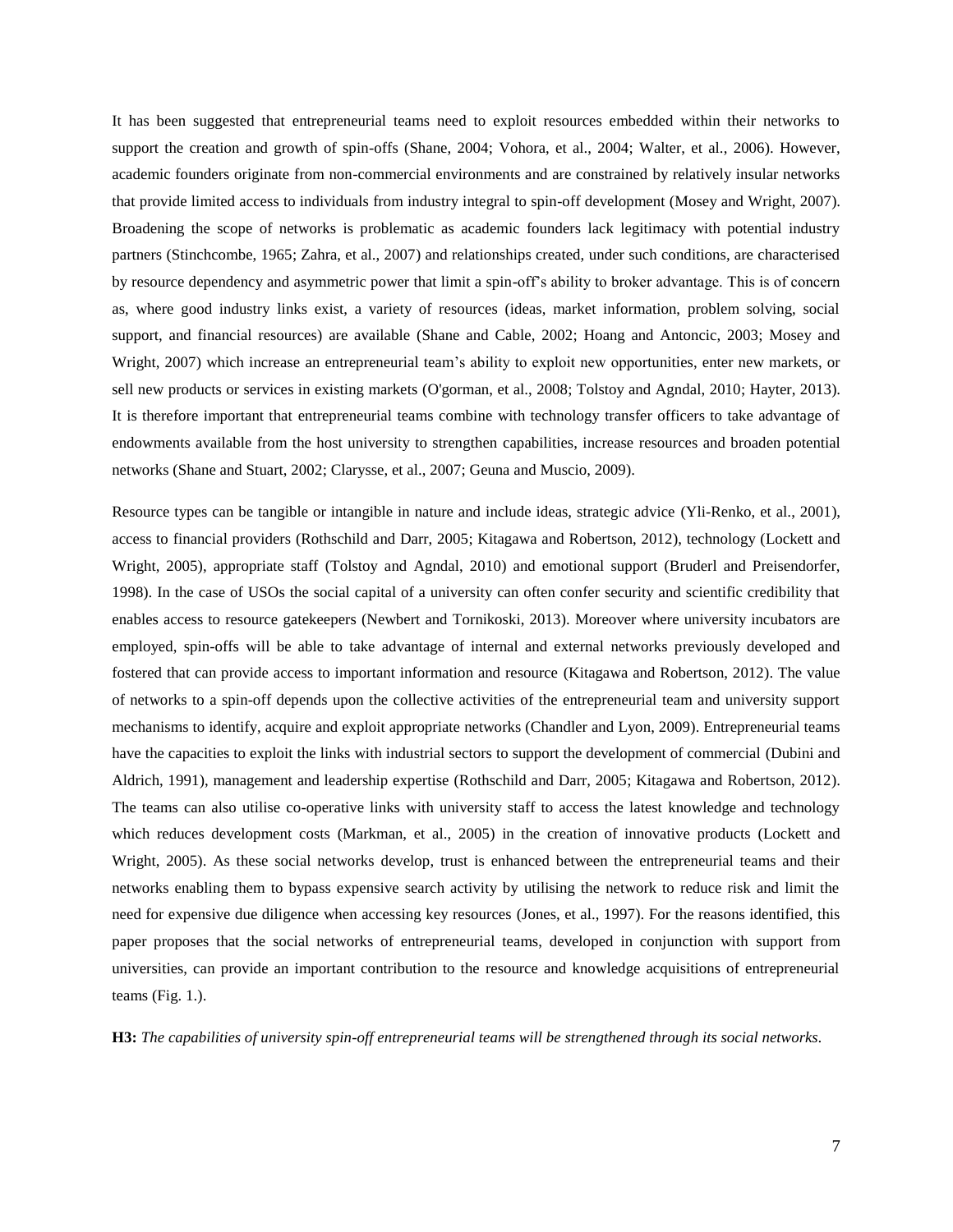

#### **Methodology**

## **Sample**

This study draws the sample from 69 Spanish universities, each has an office for the transfer of research results (OTRI), located in 17 autonomous communities. OTRI's engage in a wide range of R&D activities but only 35 are involved in the entrepreneurial processes of spin-offs. OTRIs are embedded in the sector and are the best source of fine-grained information about university spin-offs in Spain. It was through their offices that a dataset was developed of those spin-offs, created by teams, which included at least one academic member from a university. These criteria produced a dataset of 862 spin-offs that were subsequently surveyed using a web-based instrument in 2012; this survey resulted in 181 responses, 21 per cent of research population. All respondents were members of an entrepreneurial team and have a position on the executive board of the spin-off. The majority of spin-offs, 98 per cent, were created after 2003 inside a university incubator and come from a variety of sectors (see table 1).

|  |  |  |  | Table 1. Descriptive Statistics |
|--|--|--|--|---------------------------------|
|--|--|--|--|---------------------------------|

| Variables                     | N   | $\%$ |
|-------------------------------|-----|------|
| The status of respondents     |     |      |
| Academic founder              | 181 | 100  |
| Non-academic founder          | 0   | 0    |
| Established location          |     |      |
| Inside University incubators  | 177 | 98   |
| Outside University incubators | 4   | 2    |
| Spin-off's incorporation year |     |      |
| 2011                          | 9   | 5    |
| 2010                          | 29  | 16   |
| 2009                          | 36  | 20   |
| 2008                          | 24  | 13   |
| 2007                          | 24  | 13   |
| 2006                          | 25  | 14   |
| 2005                          | 13  |      |
| 2004                          | 9   | 5    |
| In and before 2003            | 13  |      |
| Spin-off's industry           |     |      |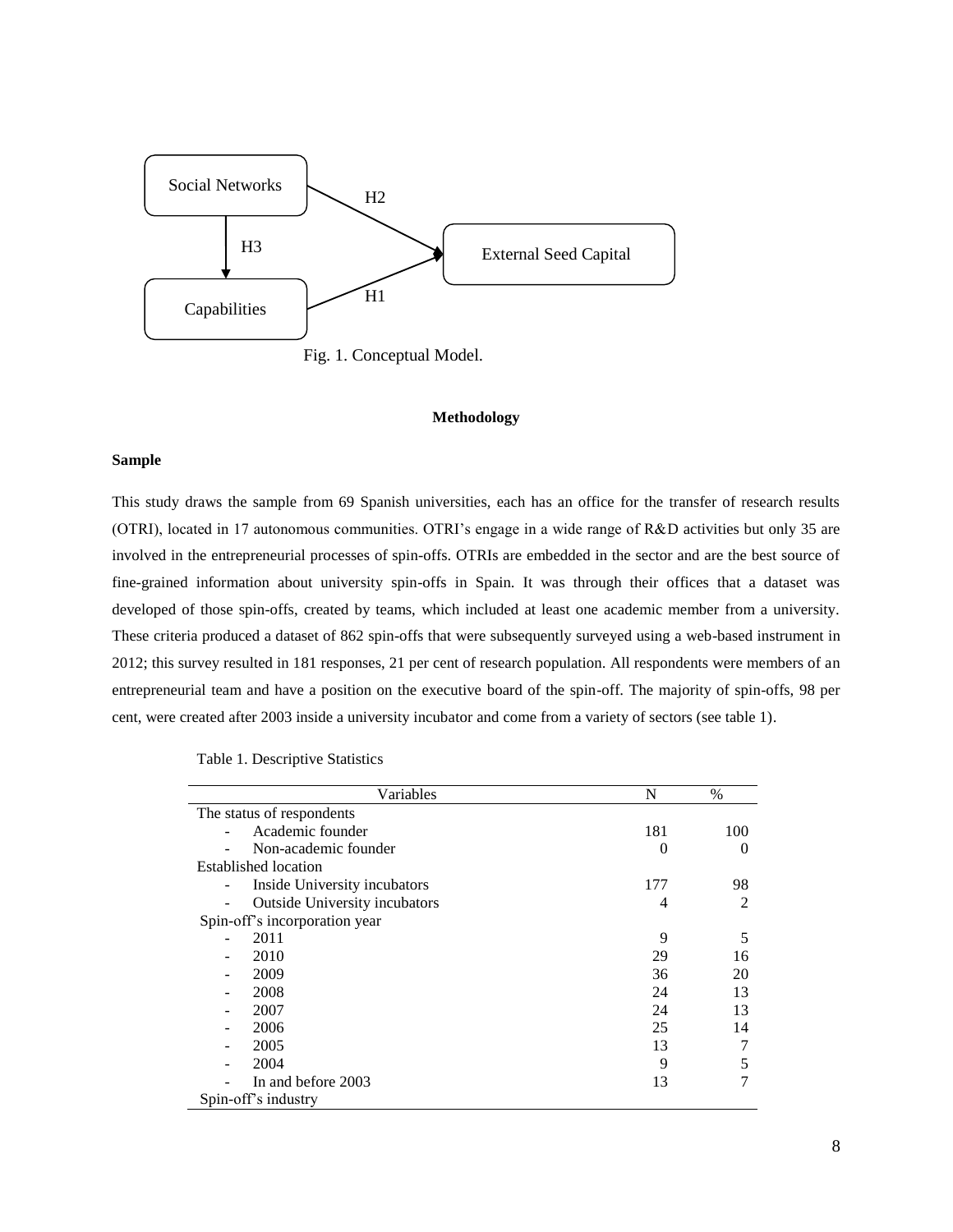| $\overline{\phantom{a}}$ | Information, computing and telecommunications | 61 | 33.8 |
|--------------------------|-----------------------------------------------|----|------|
|                          | Engineering and consultancy                   | 29 | 16.1 |
|                          | Medicine and health                           | 28 | 15.3 |
| $\qquad \qquad -$        | Agriculture and biotechnology                 | 27 | 15   |
| $\overline{\phantom{a}}$ | Energy and environment                        | 16 | 8.9  |
|                          | Aeronautics and automotive                    | 8  | 4.3  |
| Electronic               |                                               | 6  | 3.3  |
|                          | Other industries                              | 6  | 3.3  |
| Regions in Spain         |                                               |    |      |
| Cataluña                 |                                               | 64 | 35.2 |
| Andalucía                |                                               | 39 | 21.6 |
| País Vasco               |                                               | 17 | 9.5  |
| Valencia<br>۰            |                                               | 15 | 8.2  |
| Madrid<br>$\blacksquare$ |                                               | 13 | 7.3  |
|                          | Castilla y León                               | 8  | 4.6  |
| <b>Asturias</b>          |                                               | 7  | 3.7  |
|                          | Other communities                             | 18 | 9.9  |
| Seed capital sources     |                                               |    |      |
|                          | Internal capital                              |    |      |
| $\circ$                  | Personal savings, friends, or family          | 94 | 52   |
| $\circ$                  | University grants                             | 30 | 16.6 |
|                          | External capital                              |    |      |
| $\circ$                  | Government grants                             | 68 | 37.6 |
| $\circ$                  | <b>Banks</b>                                  | 25 | 13.8 |
| $\circ$                  | <b>Business angles</b>                        | 16 | 8.8  |
| $\circ$                  | Strategic partners                            | 13 | 7.2  |
| $\circ$                  | Venture capitalists                           | 12 | 6.6  |

#### **Construct measurements**

*External seed capital.* Binary variables were constructed to measure whether external financial resources, including government grants, banks, business angles, strategic partners and venture capitalists involve in providing seed capital for a university spin-off; one for at least one of external financial sources and zero for no external financial source. The entrepreneurial teams of these university spin-offs used seed capital funded by one or more sources: 52% from personal saving, friends, or family, 16.6% from university grants, 37.6% from government grants, 13.8% from banks, 8.8% from business angles, 7.2% from strategic partners, and 6.6% from venture capitalists.

*Capabilities of entrepreneurial teams.* Questions employ a seven-point Likert scale using constructs from existing entrepreneurship and management studies [\(Mcgrath, 1997;](#page-19-15) [Antoncic and Hisrich, 2001;](#page-16-7) [Lumpkin and Dess, 2001\)](#page-19-16) to measure entrepreneurial technology, organizational viability, human capital, strategy and the commercial resource of entrepreneurial teams. In terms of entrepreneurial technology, respondents answered six questions about the ease of imitation, scope, continuity, and the market signals of their technology [\(Mcgrath, 1997\)](#page-19-15). To measure the organizational viability, measurements were adapted from studies of [Leonard-Barton \(1992\),](#page-18-18) [Zahra \(1993\)](#page-21-11) and [Antoncic and Hisrich \(2001\)](#page-16-7) to construct five questions that relate to internal communication mechanisms, formal control mechanisms and organizational support within entrepreneurial teams prior to incorporation. Human capital was subject to a four-item measurement tool, adopted from the studies of [Alvarez and Busenitz \(2001\)](#page-16-8) and [Mckelvie](#page-19-17)  and Davidsson (2009), that evaluates the industrial, managerial knowledge, and work and entrepreneurial experience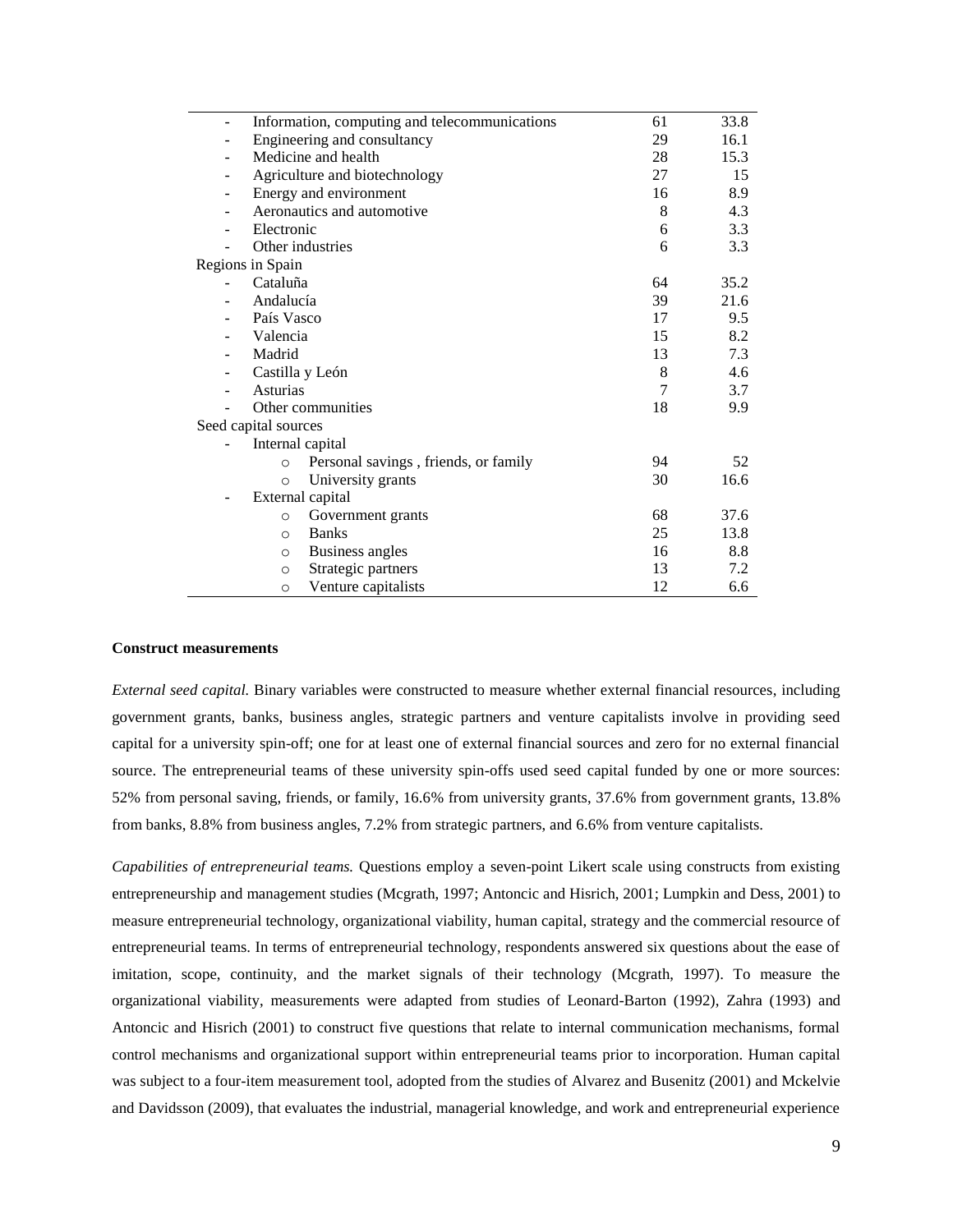of the founders. The entrepreneurial strategy measurement employed questions that investigated levels of innovation, proactiveness, risk-taking, and competitive aggressiveness among the entrepreneurial team [\(Lumpkin](#page-19-16)  [and Dess, 2001\)](#page-19-16). Finally, four questions based on the customer relationship, staff's technology training, and process design were used to measure the commercial resource available within entrepreneurial teams [\(Nadherny, 1998\)](#page-19-18) (Appendix A).

*Social networks.* By adapting prior research, seven social network measurements employed seven-point Likert scales were constructed in the areas of centrality, ties, reputation, reciprocity, trust, information quality and diversity [\(Amit](#page-16-2)  and [Zott, 2001;](#page-16-2) [Hoang and Antoncic, 2003\)](#page-18-4). Centrality is based on the measurements of [Rowley \(1997\)](#page-20-19) that evaluate the location of actors within information flows using four question about how directly respondents communicate with others within networks. The strength of an entrepreneurial-team's ties was measured by constructs that look at the willingness to engage in discussions with reference to social, political, and family matters [\(Parks and Floyd, 1996\)](#page-19-19). By adapting the studies of [Uzzi \(1996\)](#page-21-7) and [Shane and Stuart \(2002\),](#page-20-17) a four-item measurement to evaluate the founder's reputation was constructed to obtain the views of other participants within networks. Reciprocity was measured by four questions that refer to the level of support received, accumulation of favours, and the fairness contained in the relationships among members [\(Miller and Kean, 1997\)](#page-19-20). Furthermore, trust was measured by four questions which require respondents to self-report on how trustworthy they are perceived by other members within networks [\(Tsai and Ghoshal, 1998\)](#page-20-20). To measure the quality of information within social networks five questions, developed by [O'reilly Iii \(1982\),](#page-19-21) were employed which evaluate the accuracy, relevance, reliability, specificity, and timeliness of information. The availability of business relevant data was used to measure the diversity of information within networks; broken down into market data, product and process design data, marketing know-how, and packaging design or technology data [\(Gupta and Govindarajan, 2000\)](#page-18-19) (Appendix A.

*Control variables.* The questionnaire requests each respondent to identify that they are a member of a spin-off entrepreneurial team and to confirm that at least one person from the entrepreneurial team was a student or worked at the university at the time the spin-off was established. To manipulate for the potential negative effect on abilities to obtain seed capital of a spin-off created outside a universities' incubator, this study will include a dummy variable coded one if spin-offs were created inside the parent incubators and zero otherwise. Moreover, this study identifies the age of a spin-off as a control variable that can influence seed investments of university spin-offs.

#### **Validity and reliability**

There is a potential error generated by the use of self-reporting from respondents especially as many of the measures are complex in nature and require post-hoc assessment. To reduce this common method bias, a series of proactive survey design has been undertaken [\(Spector, 2006\)](#page-20-21): Previously validated measurements were employed, respondents were clearly confirmed that their answers are anonymous and not measured toward right or wrong, a pilot test on five spin-offs from the university of Granada was deployed to help fine tune the survey instrument. To test the impact of common method bias has on a research, [Spector \(2006\)](#page-20-21) has suggested using the Harman's one-factor on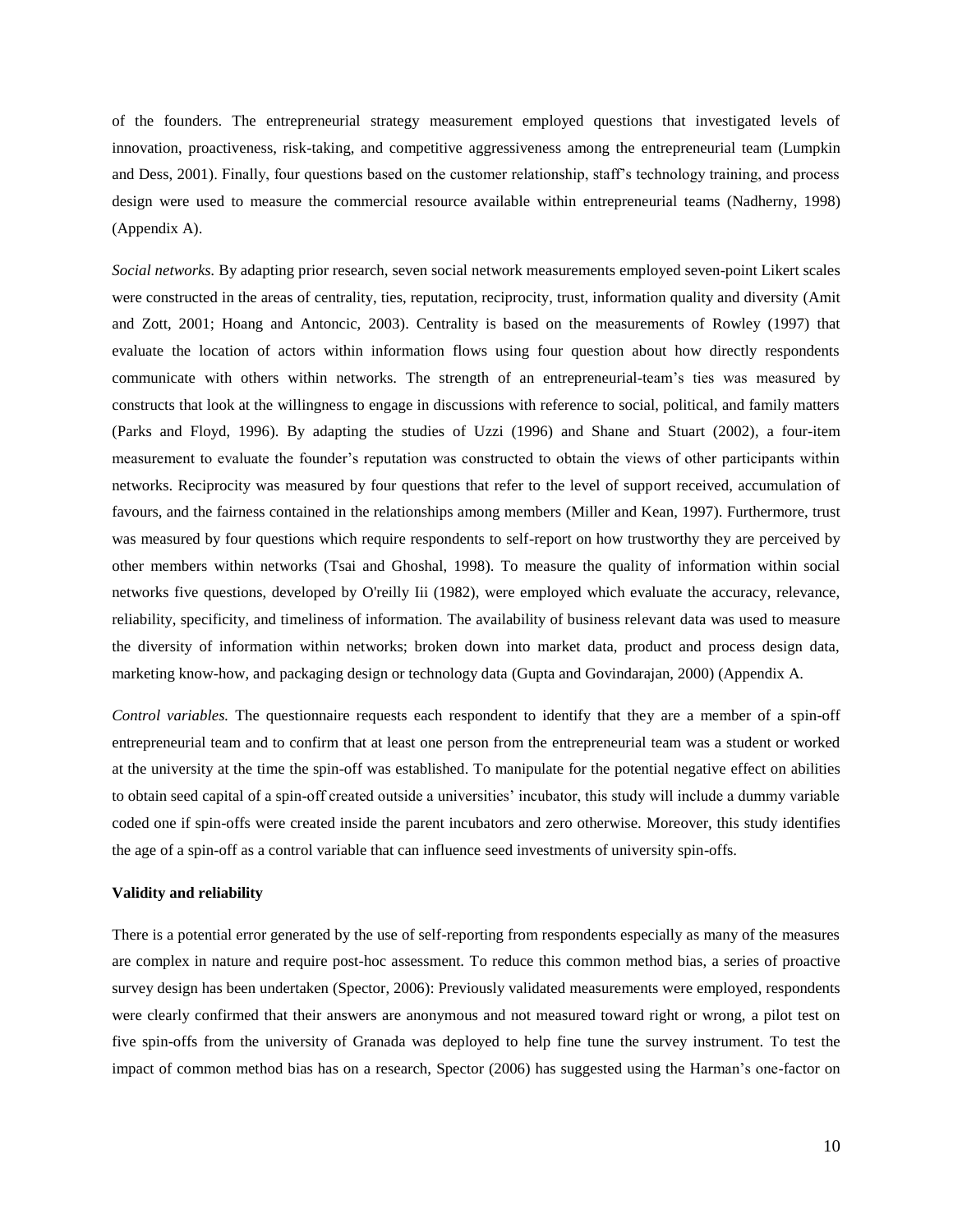all variables. The result from a Harman's one-factor test (33.79%) suggests that the relationships between dependent and independent variables will not be caused by common method bias in this study.

To avoid measurement errors, the study conducted proper survey measures and used a construct validation test (the empirical indicators actually measure the construct) for validity (convergent and discriminant) and reliability by using confirmatory factor analysis (CFA). To assess convergent validity, the extent to which the indicators of measurement converge to a high proportion of variances in common, this study examines construct loadings and average variance extracted. The study constructs the exploratory factor analysis (EFA) of eleven factors: centrality, tie, reputation, reciprocity, trust, information quality, information diversity, entrepreneurial technology, organizational viability, human capital, strategy, and commercial resource. The results revealed that all standardized loadings estimates are higher than 0.5 (Appendix A). Moreover, all indexes of average variance extracted (AVE), the amount of construct variance relative to measurement error, are greater than 0.5 (Appendix B) suggesting adequate convergent validity.

Discriminant validity (i.e., unidimensionality) is to test whether a construct is truly distinct from other constructs. The results revealed that all AVE estimates are larger than the corresponding squared interconstruct correlation estimates (SIC) (Appendix B) inferring discriminant validity of the hypothesized structure is supported by our data.

This study computes the composite reliability, analogous to Cronbach's alpha, of all factors by the formula of [Fornell and Larcker \(1981\).](#page-17-21) Most factors revealed sufficient composite reliabilities (above 0.70) except the reputation factor (0.644) (Appendix A). However, according to [Hatcher \(1994\),](#page-18-20) the cut-off level of 0.6 is acceptable for a new conceptual variable. Moreover, construct reliabilities of all variables are greater than 0.7 (Appendix B), the measurements of this research, thus, are reliable.

#### **Results**

To test the research hypotheses, structural equation modelling (SEM) is used and three criteria suggested by extant literature [\(Bagozzi and Yi, 1988;](#page-16-9) [Marsh, et al., 2004;](#page-19-22) [Eddleston and Kellermanns, 2007;](#page-17-22) [Lado, et al., 2008\)](#page-18-21) are employed to address model fit. The normed  $\gamma$ 2 (i.e., the ratio of  $\gamma$ 2 to the degree of freedom) is required to be lower than 3; the root mean square error of approximation (RMSEA) is required to be lower than 0.06; and three indices comprising comparative fit index (CFI), incremental fit index (IFI) and the Tucker-Lewis index (TLI) all of which require a score greater than 0.9. Figure 2 shows that the structural model is a good fit (CMIN/DF = 1.312, RMSEA  $= 0.042$ , CFI = 0.913, IFI = 0.915, TLI = 0.906) and appropriate to test the research hypotheses. The results (Fig. 2) indicate that the hypotheses 1 and 2 are not supported; the social networks and entrepreneurial capabilities of entrepreneurial teams have no impact on the possibility to obtain seed capital from external sources  $(-0.057, p =$ 0.546; 0.033,  $p = 0.746$ ). Whereas, social networks make a significantly positive influence on the entrepreneurial capabilities of an entrepreneurial team  $(0.0305, p = 0.012)$ ; it means that the hypothesis 3 is supported. In term of control variables, the results reveal that age has a significant positive  $(0.278, p < 0.001)$  influence upon the possibility of obtaining external seed capital of an entrepreneurial team. However, operating inside a university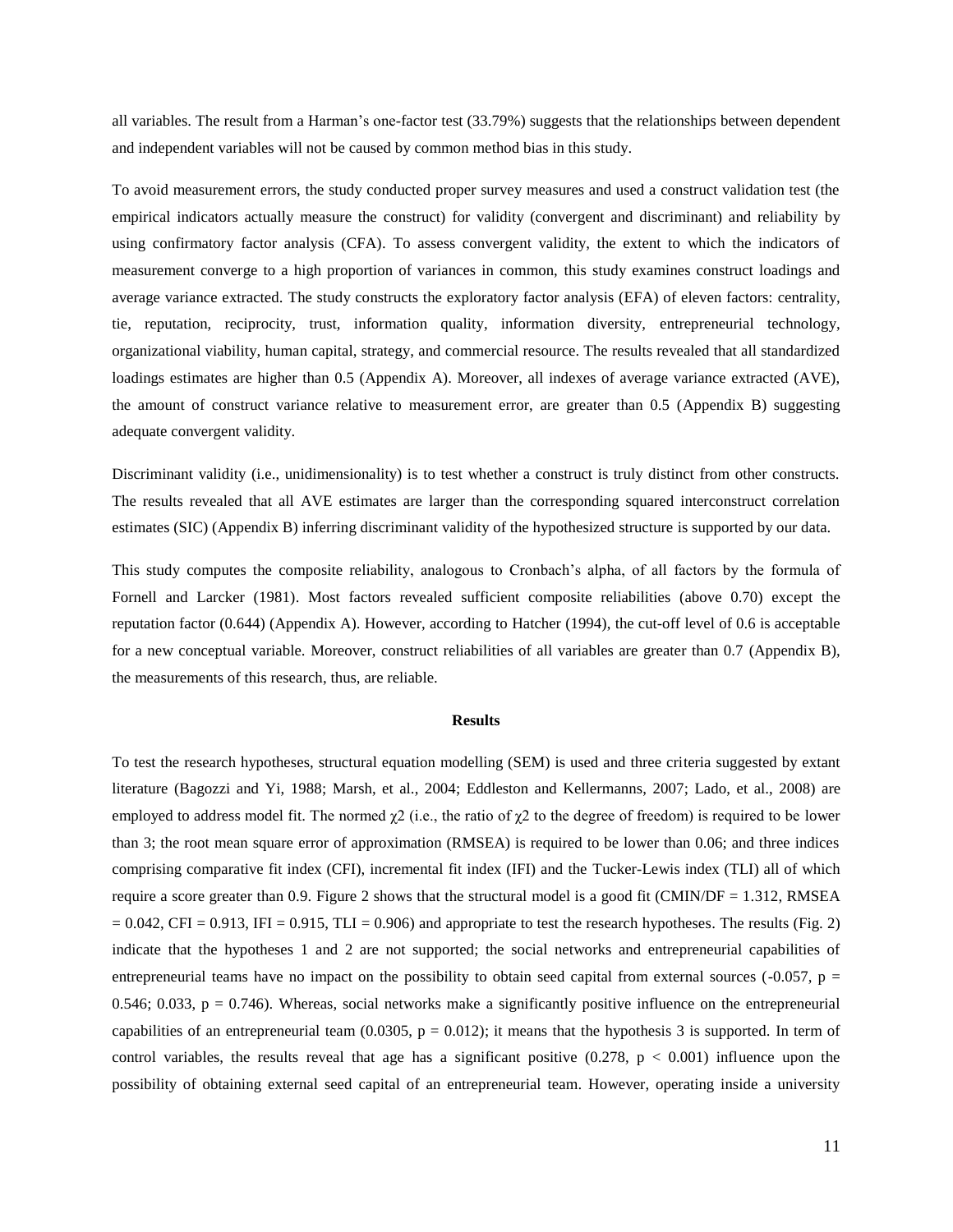incubator does not help an entrepreneurial team to improve its possibility of obtaining external seed capital (-0.035,  $p = 667$ ).



*Model Fit: CMIN/DF = 1.312, RMSEA = 0.042, CFI = 0.913, IFI = 0.915, TLI = 0.906; \* p < 0.05; \*\* p < 0.01; \*\*\* p < 0.001; All error terms omitted for clarity.*

Fig. 2. Structural Model.

#### *Fine-grained analysis*

The results from SEM were used to test research hypotheses, but how each type of external seed capital can be obtained is unclear. This study thus undertakes a fine-grained analysis to discover the nature of those influences. To construct the research indicators, exploratory factor analysis (EFA) was used. The results from the EFA of the network and capability measurements revealed that item loadings were mostly significant (over 0.5) (Appendix A). By using all items identified from the EFA, the average scores of all factors of social networks and capabilities of entrepreneurial teams were estimated before using logistic and linear regression models to test the research hypotheses.

The results from logistic regression analyses (Table 2) reveal that the entrepreneurial technology of an entrepreneurial team is likely to helpful in obtaining government grants for seed capital  $(0.397, p<0.05)$ , whereas the team's commercial resources significantly positively influence the decisions of strategic partners (0.330, p<0.1) and commercial banks (0.292,  $p<0.05$ ). The team's entrepreneurial strategy significantly positively influences the team's possibility of wining government grants  $(0.336, p<0.1)$  and receive seed investments from venture capitalists  $(0.464, p<sub>0</sub>)$ p<0.1). Meanwhile, the influences of the organizational viability of entrepreneurial teams on the likelihood of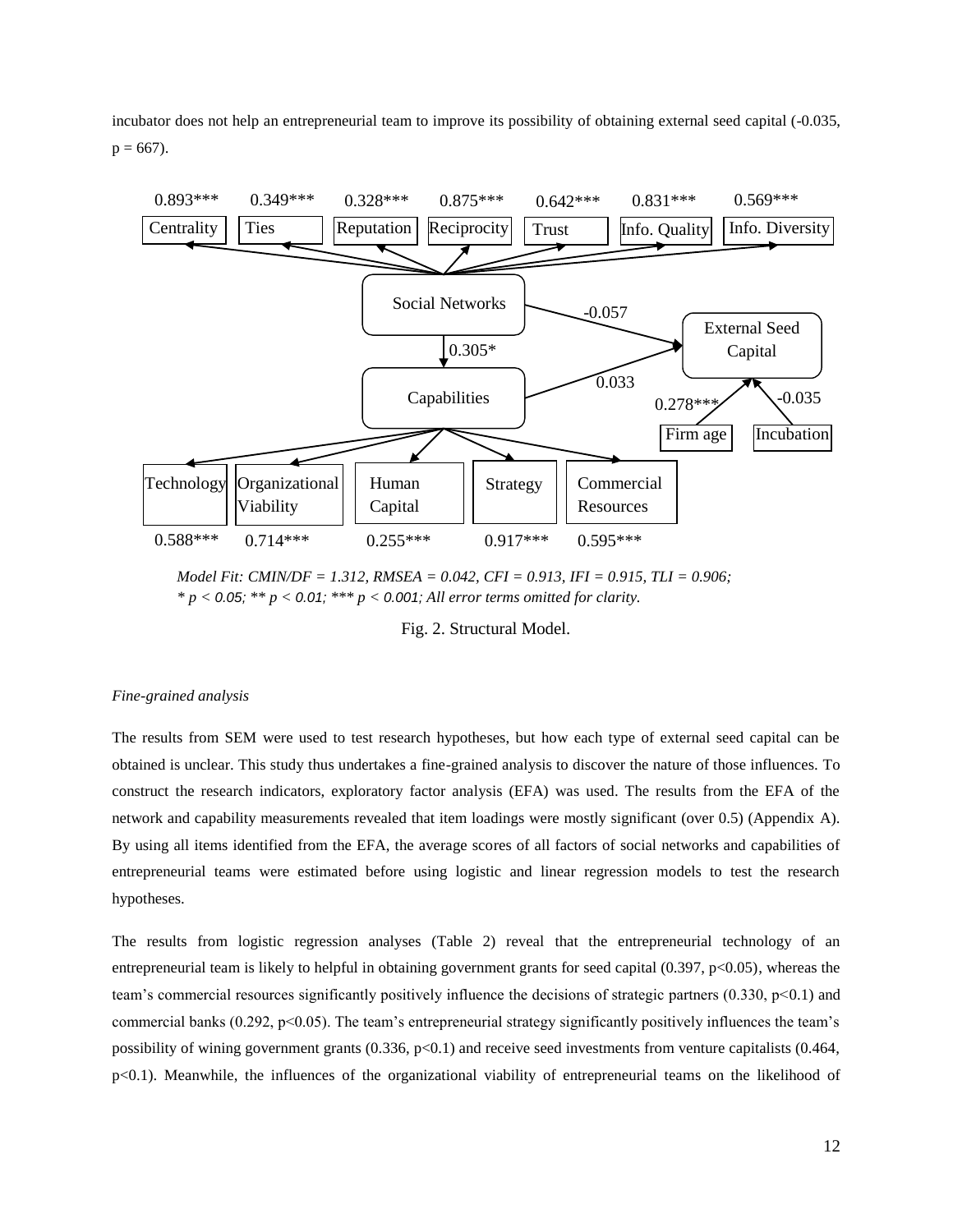obtaining seed investments from business angels are significantly positive (0.689, p<0.001), but from strategic partners are significantly negative  $(-0.375, p<0.1)$ .

Table 2 also shows that trust within social networks of an entrepreneurial team significantly positively influences the team's likelihood of obtaining seed investments from venture capitalists (0.730, p<0.05) and from commercial banks  $(0.431, p<0.1)$ . The central position of the team within it social networks has a positive influence on the decisions of strategic partners (0.402, p<0.1), but creates a negative impact on the likelihood to win government grants (-0.358, p<0.05). Other characteristics of social networks, such as reciprocity, reputation and information quality generate negative impacts on the possibility of obtaining seed investments from venture capitalists (-0.396, p<0.1), business angels (-0.617, p<0.05) and commercial banks (-0.404, p<0.05) respectively.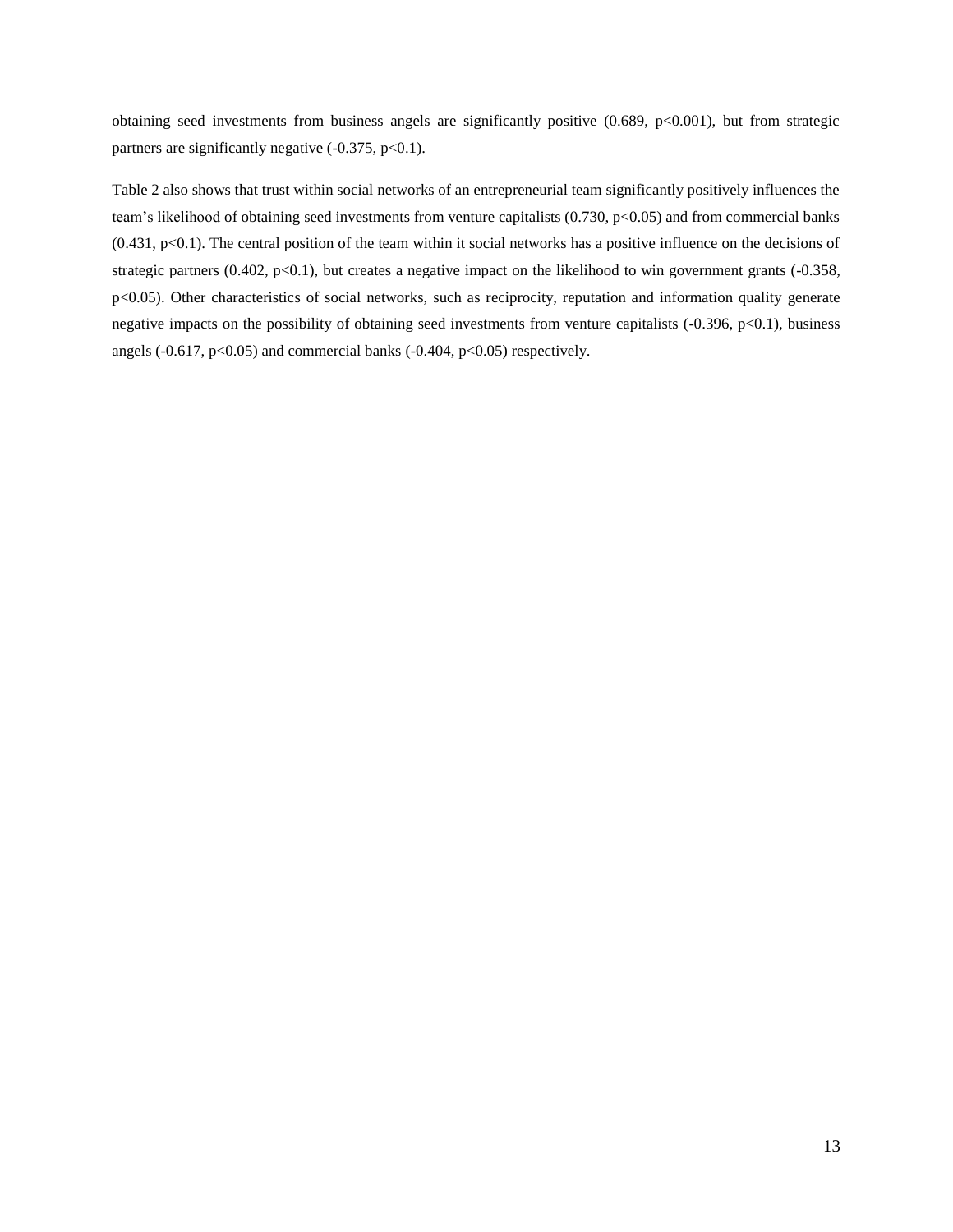|  | Table 2. Logistic regression models. |  |
|--|--------------------------------------|--|
|  |                                      |  |

|                                   |           | Venture Capital |       |            | <b>Business Angel</b> |              |           | <b>Strategic Partner</b> |                |            | Bank       |        |            | <b>Government Grant</b> |       |
|-----------------------------------|-----------|-----------------|-------|------------|-----------------------|--------------|-----------|--------------------------|----------------|------------|------------|--------|------------|-------------------------|-------|
| Variables                         |           | Model           |       |            | Model                 |              |           | Model                    |                | Model      |            | Model  |            |                         |       |
|                                   | B         | S.E.            | Wald  | B          | S.E.                  | Wald         | B         | S.E.                     | Wald           | B          | S.E.       | Wald   | B          | S.E.                    | Wald  |
| Centrality                        |           |                 |       |            |                       |              | $0.402*$  | 0.223                    | 3.262          |            |            |        | $-0.358**$ | 0.182                   | 3.861 |
| <b>Trust</b>                      | $0.730**$ | 0.348           | 4.392 |            |                       |              |           |                          |                | $0.431*$   | 0.248      | 3.025  |            |                         |       |
| Reciprocity                       | $-0.396*$ | 0.239           | 2.753 |            |                       |              |           |                          |                |            |            |        |            |                         |       |
| <b>Ties</b>                       |           |                 |       |            |                       |              |           |                          |                |            |            |        |            |                         |       |
| Reputation                        |           |                 |       | $-0.617**$ | 0.307                 | 4.054        |           |                          |                |            |            |        |            |                         |       |
| <b>Information Quality</b>        |           |                 |       |            |                       |              |           |                          |                | $-0.404**$ | 0.160      | 6.361  |            |                         |       |
| <b>Information Diversity</b>      |           |                 |       |            |                       |              |           |                          |                |            |            |        |            |                         |       |
|                                   |           |                 |       |            |                       |              |           |                          |                |            |            |        |            |                         |       |
| <b>Entrepreneurial Technology</b> |           |                 |       | $-0.188$   | 0.178                 | 1.119        |           |                          |                |            |            |        | $0.397**$  | 0.159                   | 6.207 |
| Organizational Viability          | $-0.461$  | 0.288           | 2.566 | $0.689***$ | 0.258                 | 7.122        | $-0.375*$ | 0.222                    | 2.849          |            |            |        |            |                         |       |
| <b>Entrepreneurial Strategy</b>   | $0.464*$  | 0.264           | 3.085 |            |                       |              |           |                          |                |            |            |        | $0.336*$   | 0.184                   | 3.317 |
| Human Capital                     | 0.118     | 0.140           | 0.706 |            |                       |              |           |                          |                |            |            |        |            |                         |       |
| <b>Commercial Resources</b>       |           |                 |       |            |                       |              | $0.330**$ | 0.160                    | 4.258          | $0.292**$  | 0.130      | 5.060  | $-0.130$   | 0.140                   | 0.864 |
|                                   |           |                 |       |            |                       |              |           |                          |                |            |            |        |            |                         |       |
| University Incubator              | $-0.433$  | 1.226           | 0.125 | 19.79      | 1696                  | $\mathbf{0}$ | 19.66     | 1738                     | $\overline{0}$ | 0.059      | 1.029      | 0.003  | $-1.331$   | 0.071                   | 2.016 |
| University Spin-off's Age         | $0.140*$  | 0.076           | 3.403 | 0.053      | 0.073                 | 0.513        | $-0.053$  | 0.081                    | 0.431          | $0.29***$  | 0.073      | 15.886 | 0.101      | 1.731                   | 0.093 |
| Chi-square                        |           | 16.921***       |       |            | 13.295***             |              |           | 11.214*                  |                |            | 33.023**** |        |            | 16.786***               |       |
| Cox & Snell R Square              |           | 0.089           |       |            | 0.071                 |              |           | 0.060                    |                |            | 0.167      |        |            | 0.099                   |       |

\*\*\*\**p* < 0.001; \*\*\**p* < 0.01; \*\**p* < 0.05; \**p* < 0.1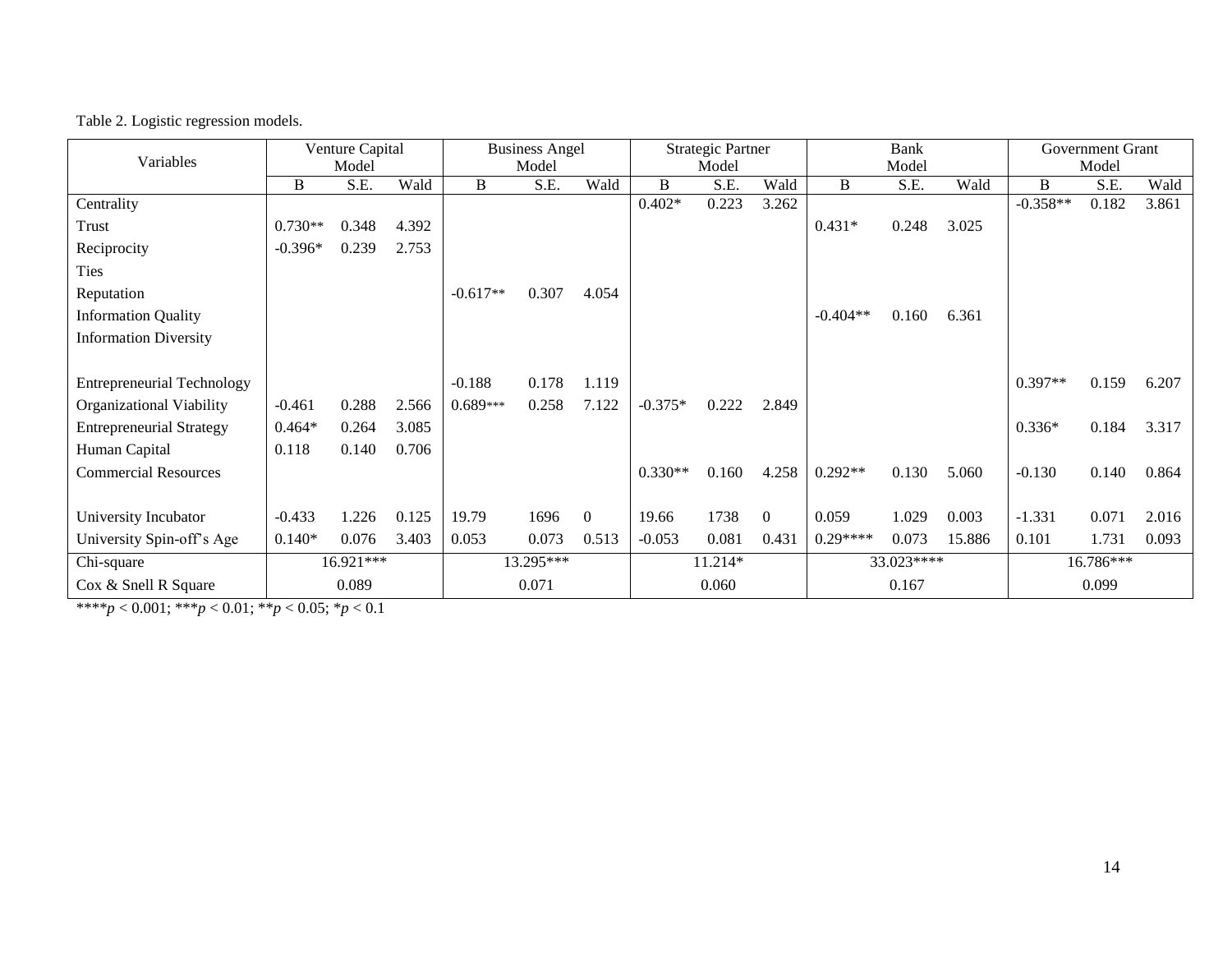## **Discussions**

This paper investigates the impact on the seed capital of university spin-offs as a consequence of the capabilities and social networks exhibited by entrepreneurial teams associated with their creation prior to incorporation. The results from our models suggest that, in general, the social networks and entrepreneurial capabilities of an entrepreneurial team make no significant contributions to help the team in obtaining seed capital from external sources. It has been noticed that seed investment decisions were made based upon intuitive judgments on extraordinary profitability resulted from the emotion-cognition interactions of investors [\(Huang and Pearce, 2015\)](#page-18-3). This judgment process is based on the business viability data and perceptions of entrepreneurial teams obtained by investors through researching business and financial plans, communications and personal observations. This study complements to the emotion-cognition interaction framework [Huang and Pearce \(2015\)](#page-18-3) which focuses on the supply side (investors) by shedding light on the demand perspective. The results indicate that, through social networks, negative perceptions of entrepreneurial teams and weak business viability data will be conveyed to external investors, which eventually decrease the likelihood of obtaining external seed capital. This study indicates that the social networks of entrepreneurial teams have more negative impacts than positive influences on the likelihood of obtaining external seed capital. Among social network characteristics, trust has a positive influence on obtaining seed capital from venture capitalists and banks, and the centrality, helping to convey positive personal information, intentions, planned activities and credibility of entrepreneurial teams, increases possibility of obtaining seed funding from strategic partners. However, in obtaining seed capital from government, network centrality shows negative impact, and the influences of reciprocity on venture capital, reputation on business angel, and information quality on banks are also negative. This finding helps to introduce a new school of knowledge that, depending on the sources of external capital, the social networks of entrepreneurial teams may have positive or negative influences.

In regard to each type of capital sources, entrepreneurial strategy and technology, organizational viability and commercial resources are key capabilities of entrepreneurial teams needed to access external seed capital from government, banks, strategic partners, business angles and venture capital. This finding is supported by evidence from the study of [Rea \(1989\)](#page-20-22) which indicated that the success of a seed capital negotiation is associated with the market opportunities, business plan and completeness of entrepreneurial teams. The results contribute to our theoretical knowledge of university seed funding, especially why a small amount of academic entrepreneurial teams has been successful in obtaining external seed investments while the majority of the USOs have failed or never consider to seek for external seed capital.

It has been suggested that early stage firm founders are often reluctant to admit the need to expand their capabilities but are uncertain about how best to acquire such capabilities (Baker and Nelson, 2005); this often leads to entrepreneurial capacity being constrained [\(Hughes, et al., 2007\)](#page-18-22). This research suggests that the entrepreneurial teams of university spin-offs have limited capabilities and networks that can be supplemented by university support. The role of networks in enhancing an entrepreneurial team's capabilities has been well documented in the literature relating to new ventures. However, this study identifies a need to pay more attention to the entrepreneurial team and the process by which they build some aspects of capabilities and network characteristics prior to incorporation. This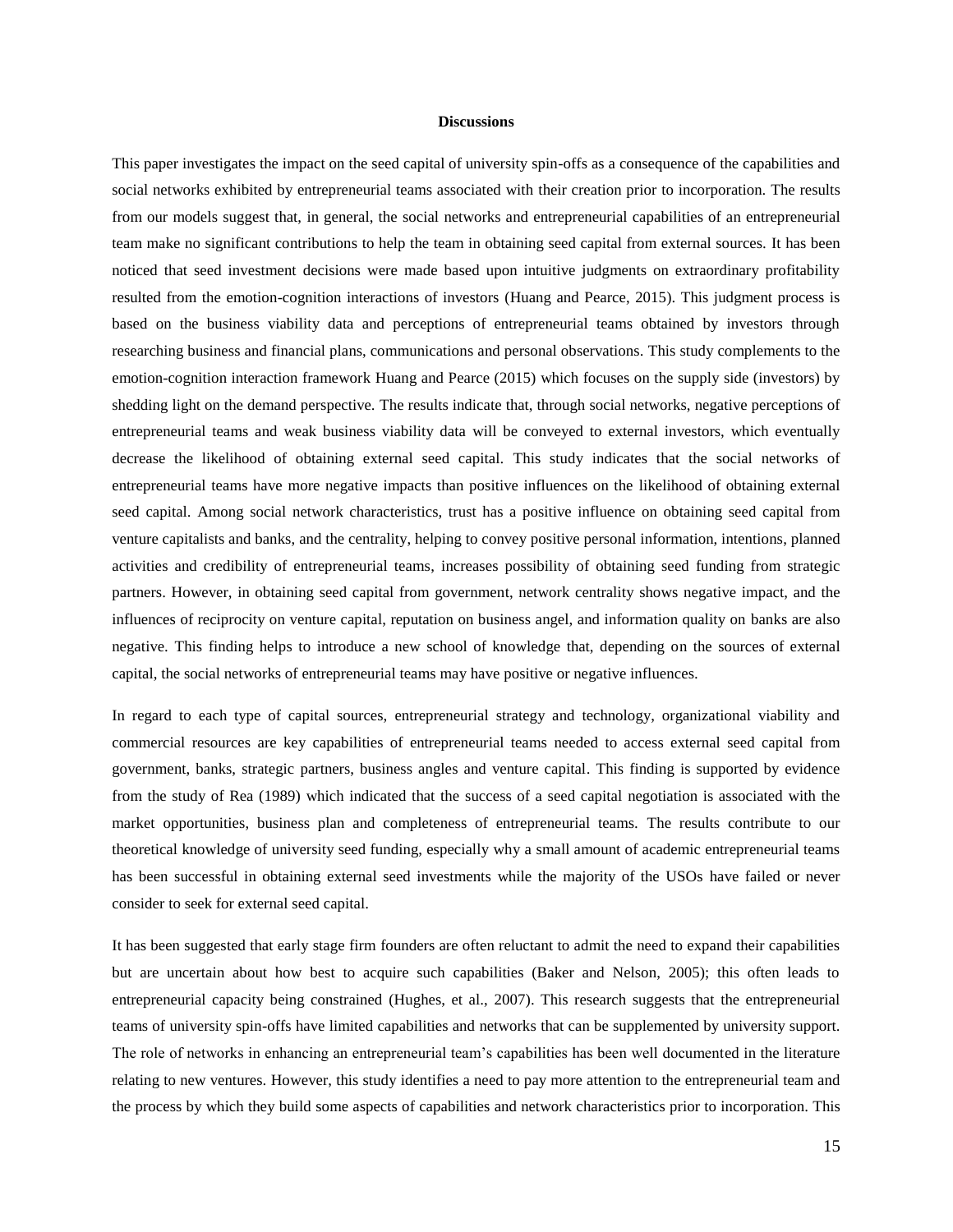paper argues that it is in the interest of those involved in university spin-offs to enhance the capabilities and of the entrepreneurial team prior to incorporation and that this should be a clear purpose of a university technology transfer office or incubation facility. The model, which was developed to predict the success of pitch for seed capital of university spin-offs before significant capital has been expended, substantially benefits the members of an entrepreneurial team, supporters, resource suppliers, researchers, and public and university policy. While a great deal of work in this area is already undertaken it is important for such agencies to facilitate an understanding of, and improvement in, entrepreneurial technology, organizational viability, entrepreneurial strategy and commercial skill sets through greater interaction with business through joint continuing professional development programmes, internships and secondments.

## **Conclusions**

The research is distinctive in its focus upon university spin-offs by embedding resource-based view and social network theory into university entrepreneurship studies; this paper broadens the contexts in which this relevant theory can be applied. This paper explores academic entrepreneurial teams to enrich our knowledge of the impact of capabilities and social networks of entrepreneurial teams have on the engagement of external supporters in seed investments. Resource-based view was employed to evaluate the capabilities of entrepreneurial teams and the conceptual model of Hoang and Antoncic (2003) to scrutinize the characteristics of social networks. The results from an examination of the sample of 181 Spanish university spin-offs demonstrate that social networks can help an entrepreneurial team to shape its capabilities, which improve its possibility of obtaining various types of external seed capital, but social networks are also convey information that negatively impacts the team's likelihood of obtaining such funding.

The results from this empirical study suggest that in obtaining seed capital from various external financial sources academic entrepreneurial teams should build some characteristics of social networks and develop some specific capabilities. Government grants, the most common seed capital for university spin-offs, could be accessed easier if entrepreneurial teams possess good technologies, entrepreneurial strategies, commercial resources, and advanced ties and trust within social networks. Building the trustworthiness within social networks and commercial skills, as well as technology, strategy, human capital, organizational viability, network reputation and reciprocity may help entrepreneurial teams to pitch for financial support from banks. Commercial skills, technology, strategy, human capital, and centrality, reputation and reciprocity within social networks will help entrepreneurial teams to improve the probability to engage strategic partners and obtain more seed capital from those partnerships. The entrepreneurial strategy, ties, centrality and information quality within social networks of entrepreneurial teams are likely to be crucial criterion that influence the possibility of obtaining seed capital from business angels. Finally, venture capital, as the less common seed capital source for university spin-offs, is likely to be easier to access if entrepreneurial teams obtain trust from their social networks and have strong entrepreneurial strategies, technology, organizational viability, commercial resources. Overall, entrepreneurial strategy and trust within social networks are likely to be the most important determinants that influence the likelihood of obtaining external seed capital.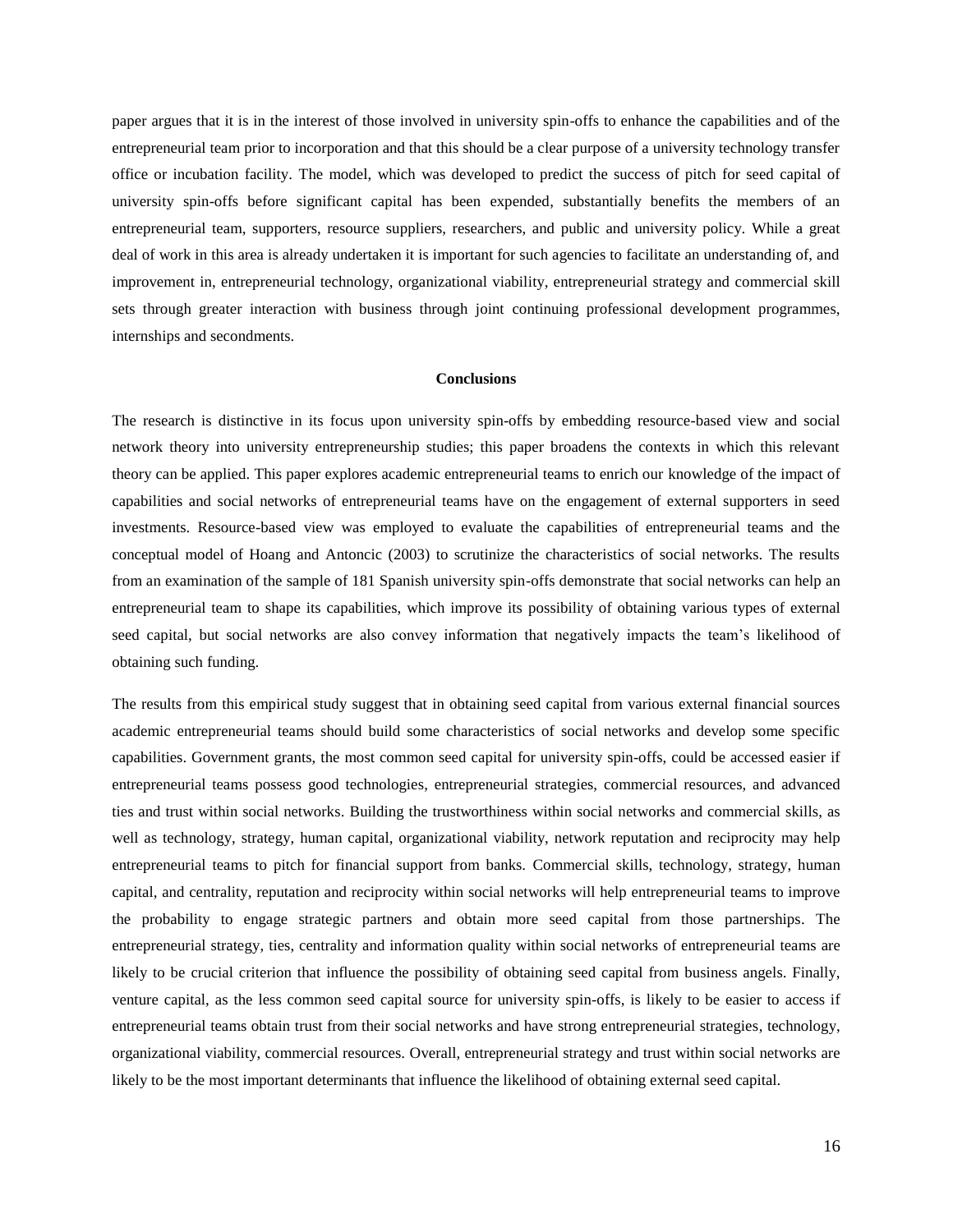While the findings from the study are robust, it is acknowledged that there are areas within the research process that could impinge upon the validity and reliability of the work. This study's sample size was restricted because of the limitation on the number of spin-offs from Spanish universities; nevertheless, this sample reflects 21% of all spinoffs in Spain between 2003 and 2010. The survey is also based upon a non-random sample as respondents were selected on the basis of their potential to provide the level of detail which could enhance our understanding of the phenomena based upon the judgement of OTRI officers in Spain. In addition, the data was collected using an internet survey which has the potential to be misinterpreted but these issues were carefully explored during the pilot phase of the empirical work. It is also possible that respondents to the survey may exhibit a certain cognitive bias based on post-hoc rationalisation. To mitigate this common bias, a series of proactive survey designs has been adapted, but an experimental approach is suggested to eliminate this common method bias from future similar studies. Another limitation of this study is that it measures the capabilities and social networks of a team, but the information on which the findings are based is derived from one member of that team; this process could generate a bias in which the evaluations of an individual might not fully reflect the nature of the whole team. To mitigate those limitations, future studies associated with seed capital are thus suggested to undertake longitudinal surveys on external investors or on all members of academic entrepreneurial teams. The results from this study have been validated within the context of Spanish university spin-offs, to generate more reliable results and refinements in entrepreneurship studies, future studies on seed capital can extend their focuses to other European university spinoffs and other types of new ventures.

#### **References**

- <span id="page-16-8"></span>Alvarez, S.A. and L.W. Busenitz, 2001, The entrepreneurship of resource-based theory, *Journal of Management* 27(6), 755-775.
- <span id="page-16-2"></span>Amit, R. and C. Zott, 2001, Value creation in e-business, *Strategic Management Journal* 22(6-7), 493- 520.
- <span id="page-16-7"></span>Antoncic, B. and R.D. Hisrich, 2001, Intrapreneurship: Construct refinement and cross-cultural validation, *Journal of Business Venturing* 16(5), 495-527.
- <span id="page-16-9"></span>Bagozzi, R.P. and Y. Yi, 1988, On the evaluation of structural equation models, *Journal of the Academy of Marketing Science* 16(1), 74–94.
- <span id="page-16-1"></span>Barney, J., 1991, Firm resources and sustained competitive advantage, *Journal of Management* 17(1), 99- 120.
- <span id="page-16-4"></span>Baron, R.A., 2004, The cognitive perspective: A valuable tool for answering entrepreneurship's basic "why" questions, *Journal of Business Venturing* 19(2), 221-239.
- <span id="page-16-6"></span>Bjornali, E.S. and M. Gulbrandsen, 2010, Exploring board formation and evolution of board composition in academic spin-offs, *Journal of Technology Transfer* 35(1), 92-112.
- <span id="page-16-0"></span>Bjørnåli, E.S., R. Sørheim and T. Erikson, 2010, 'Design characteristics associated with venture capital acquisitions in academic spin-offs,' in C.G. Brush, R. Sørheim, L.Ø. Widding and L. Kolvereid (eds.), From *The life cycle of new ventures: A cross national investigation*, Williston, VT: Edward Elgar Pub.
- <span id="page-16-3"></span>Boardman, P.C. and B.L. Ponomariov, 2009, University researchers working with private companies, *Technovation* 29(2), 142-153.
- <span id="page-16-5"></span>Brinckmann, J., D. Grichnik and D. Kapsa, 2010, Should entrepreneurs plan or just storm the castle? A meta-analysis on contextual factors impacting the business planning–performance relationship in small firms, *Journal of Business Venturing* 25(1), 24-40.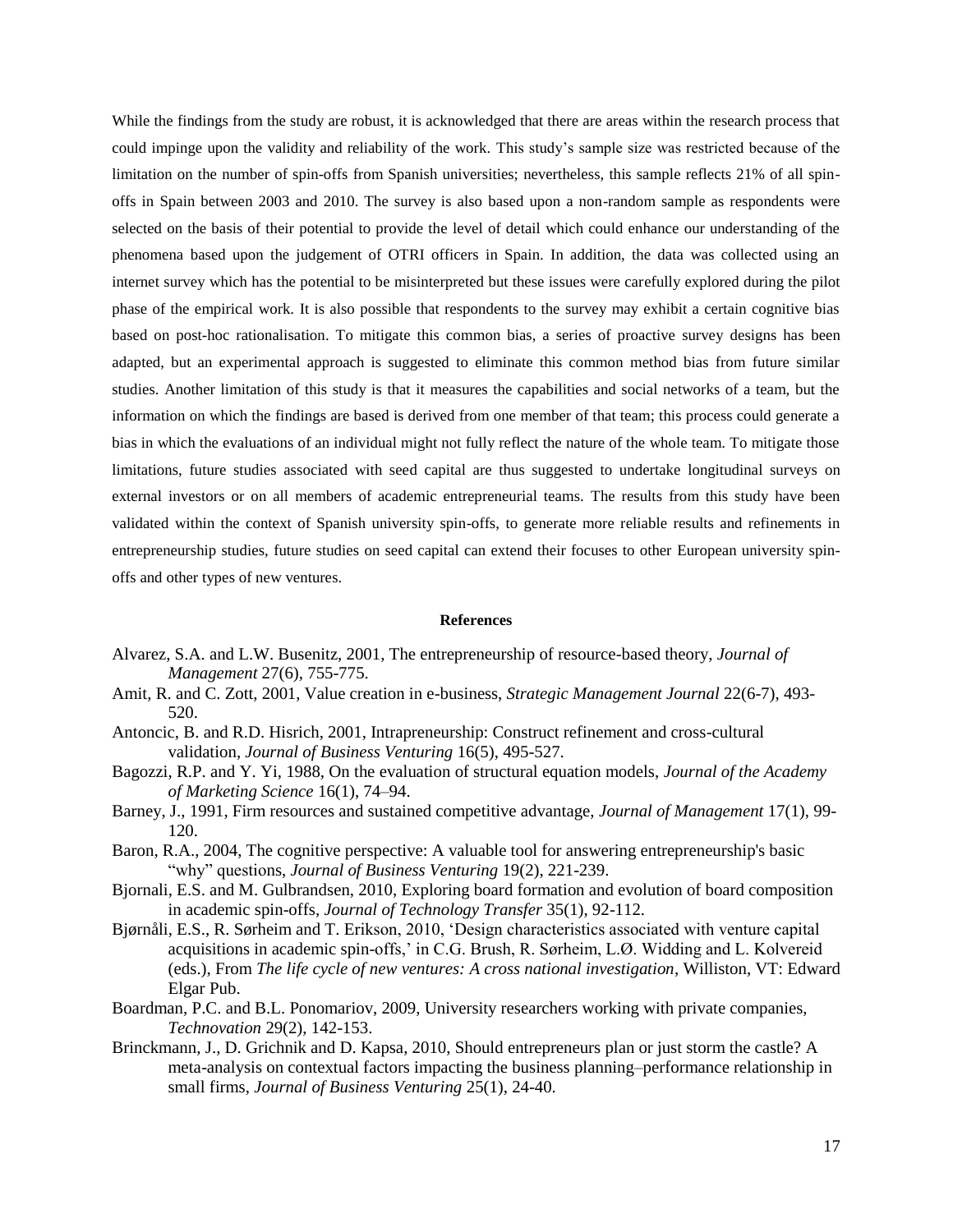- <span id="page-17-18"></span>Bruderl, J. and P. Preisendorfer, 1998, Network support and the success of newly founded businesses, *Small Business Economics* 10(3), 213-227.
- <span id="page-17-5"></span>Carpenter, R.E. and B.C. Petersen, 2002, Capital market imperfections, high-tech investment, and new equity financing, *The Economic Journal* 112(477), F54-F72.
- <span id="page-17-15"></span>Carpentier, C., J.-F. L'Her and J.-M. Suret, 2010, Stock exchange markets for new ventures, *Journal of Business Venturing* 25(4), 403-422.
- <span id="page-17-6"></span>Certo, S.T., 2003, Influencing initial public offering investors with prestige: Signaling with board structures, *Academy of Management Review* 28(3), 432-446.
- <span id="page-17-19"></span>Chandler, G.N. and D.W. Lyon, 2009, Involvement in knowledge-acquisition activities by venture team members and venture performance, *Entrepreneurship: Theory & Practice* 33(3), 571-592.
- <span id="page-17-11"></span>Chen, C.C., P.G. Greene and A. Crick, 1998, Does entrepreneurial self-efficacy distinguish entrepreneurs from managers?, *Journal of Business Venturing* 13(4), 295-316.
- <span id="page-17-12"></span>Chen, X.P., X. Yao and S. Kotha, 2009, Entrepreneur passion and preparedness in business plan presentations: A persuasion analysis of venture capitalists' funding decisions, *Academy of Management Journal* 52(1), 199-214.
- <span id="page-17-1"></span>Clark, C., 2008, The impact of entrepreneurs' oral 'pitch' presentation skills on business angels' initial screening investment decisions, *Venture Capital* 10(3), 257-279.
- <span id="page-17-3"></span>Clarysse, B., M. Wright, A. Lockett, P. Mustar and M. Knockaert, 2007, Academic spin-offs, formal technology transfer and capital raising, *Industrial and Corporate Change* 16(4), 609-640.
- <span id="page-17-7"></span>Cumming, D. and S. Johan, 2008, Information asymmetries, agency costs and venture capital exit outcomes, *Venture Capital* 10(3), 197-231.
- <span id="page-17-9"></span>Dane, E. and M.G. Pratt, 2007, Exploring intuition and its role in managerial decision making, *Academy of Management Review* 32(1), 33-54.
- <span id="page-17-13"></span>Dencker, J.C., M. Gruber and S.K. Shah, 2009, Pre-entry knowledge, learning, and the survival of new firms, *Organization Science* 20(3), 516-537.
- <span id="page-17-4"></span>Dimov, D. and G. Murray, 2008, Determinants of the incidence and scale of seed capital investments by venture capital firms, *Small Business Economics* 30(2), 127-152.
- <span id="page-17-0"></span>Douglas, E.J. and D. Shepherd, 2002, Exploring investor readiness: Assessments by entrepreneurs and investors in australia, *Venture Capital* 4(3), 219-236.
- <span id="page-17-20"></span>Dubini, P. and H. Aldrich, 1991, Personal and extended networks are central to the entrepreneurial process, *Journal of Business Venturing* 6(5), 305-313.
- <span id="page-17-22"></span>Eddleston, K.A. and F.W. Kellermanns, 2007, Destructive and productive family relationships: A stewardship theory perspective, *Journal of Business Venturing* 22(4), 545–565.
- <span id="page-17-16"></span>Ensley, M.D. and K.A. Hmieleski, 2005, A comparative study of new venture top management team composition, dynamics and performance between university-based and independent start-ups, *Research Policy* 34(7), 1091-1105.
- <span id="page-17-21"></span>Fornell, C. and D.F. Larcker, 1981, Evaluating structural equation models with unobservable variables and measurement error, *Journal of Marketing Research* 18(1), 39–50.
- <span id="page-17-2"></span>Franke, N., M. Gruber, D. Harhoff and J. Henkel, 2008, Venture capitalists' evaluations of start-up teams: Trade-offs, knock-out criteria, and the impact of vc experience, *Entrepreneurship: Theory & Practice* 32(3), 459-483.
- <span id="page-17-14"></span>Freiburg, M. and D. Grichnik, 2012, Institutional investments in private equity funds: Social ties and the reduction of information asymmetry, *Venture Capital* 14(1), 1-26.
- <span id="page-17-10"></span>Gartner, W.B. and K.H. Vesper, 1994, Experiments in entrepreneurship education: Successes and failures, *Journal of Business Venturing* 9(3), 179-187.
- <span id="page-17-8"></span>George, G., R. Kotha and Y.F. Zheng, 2008, Entry into insular domains: A longitudinal study of knowledge structuration and innovation in biotechnology firms, *Journal of Management Studies*  45(8), 1448-1474.
- <span id="page-17-17"></span>Geuna, A. and A. Muscio, 2009, The governance of university knowledge transfer: A critical review of the literature, *Minerva* 47(1), 93-114.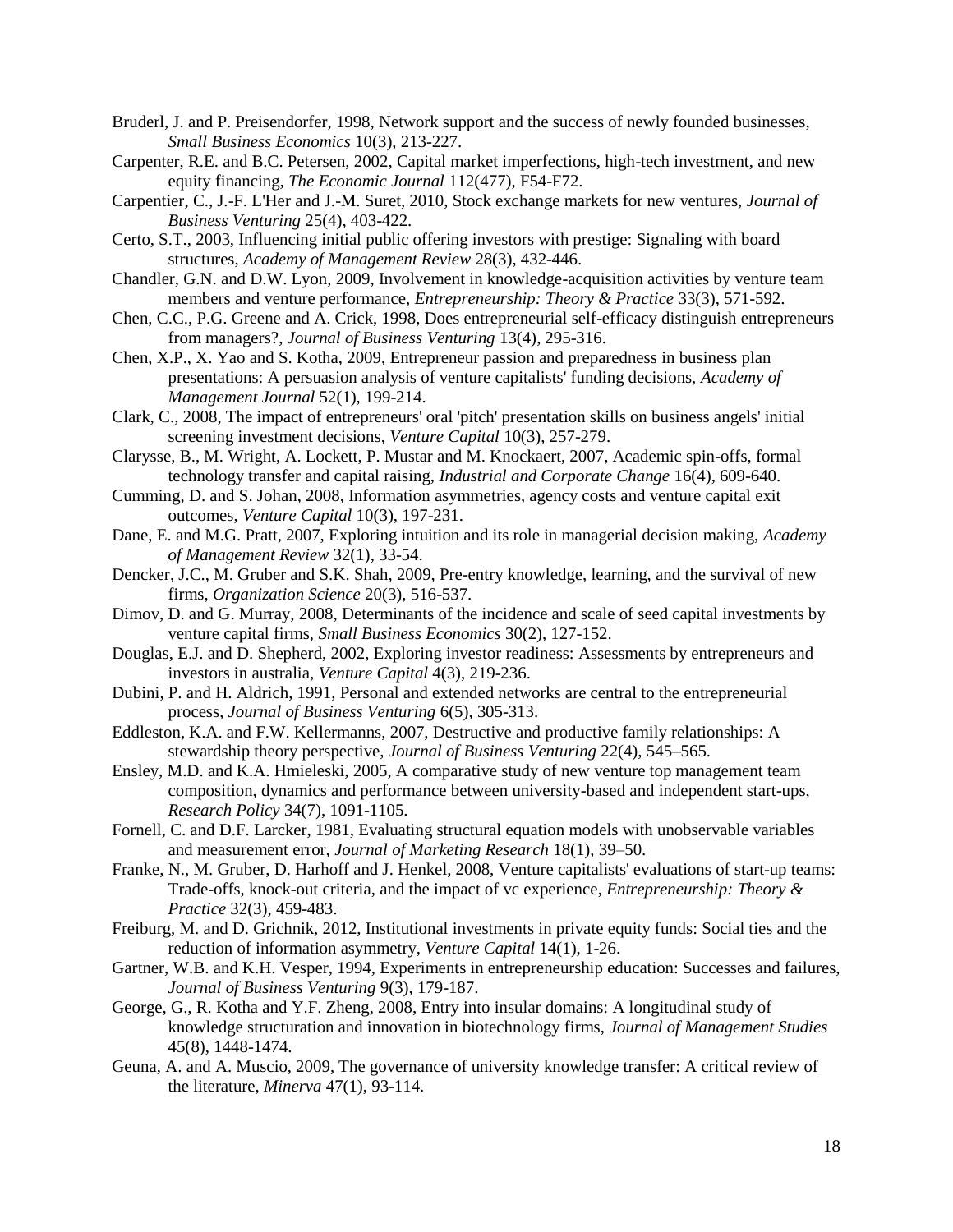- <span id="page-18-13"></span>Granovetter, M., 2005, The impact of social structure on economic outcomes, *Journal of Economic Perspectives* 19(1), 33-50.
- <span id="page-18-9"></span>Gruber, M., I.C. MacMillan and J.D. Thompson, 2008, Look before you leap: Market opportunity identification in emerging technology firms, *Management Science* 54(9), 1652-1665.
- <span id="page-18-19"></span>Gupta, A.K. and V. Govindarajan, 2000, Knowledge flows within multinational corporations, *Strategic Management Journal* 21(4), 473.
- <span id="page-18-11"></span>Han, J. and A. Heshmati, 2016, Determinants of financial rewards from industry–university collaboration in south korea, *International Journal of Innovation Management* 20(07), 1650075.
- <span id="page-18-5"></span>Harper, D.A., 2008, Towards a theory of entrepreneurial teams, *Journal of Business Venturing* 23(6), 613-626.
- <span id="page-18-20"></span>Hatcher, L., 1994, *A step by step approach to using the sas system for factor analysis and stuctural equation modeling* Cary, NC: SAS Institute Inc.
- <span id="page-18-15"></span>Hayter, C.S., 2013, Harnessing university entrepreneurship for economic growth: Factors of success among university spin-offs, *Economic Development Quarterly* 27(1), 18-28.
- <span id="page-18-4"></span>Hoang, H. and B. Antoncic, 2003, Network-based research in entrepreneurship - a critical review, *Journal of Business Venturing* 18(2), 165-187.
- <span id="page-18-7"></span>Hoenig, D. and J. Henkel, 2015, Quality signals? The role of patents, alliances, and team experience in venture capital financing, *Research Policy* 44(5), 1049-1064.
- <span id="page-18-10"></span>Honig, B. and T. Karlsson, 2004, Institutional forces and the written business plan, *Journal of Management* 30(1), 29-48.
- <span id="page-18-3"></span>Huang, L. and J.L. Pearce, 2015, Managing the unknowable: The effectiveness of early-stage investor gut feel in entrepreneurial investment decisions, *Administrative Science Quarterly* 60(4), 634-670.
- <span id="page-18-22"></span>Hughes, M., P. Hughes and R.E. Morgan, 2007, Exploitative learning and entrepreneurial orientation alignment in emerging young firms: Implications for market and response performance, *British Journal of Management* 18(4), 359-375.
- <span id="page-18-2"></span>Huynh, T., 2016, Early-stage fundraising of university spin-offs: A study through demand-site perspectives, *Venture Capital* 18(4), 345–367.
- <span id="page-18-0"></span>Huynh, T., D. Patton, D. Arias-Aranda and L.M. Molina-Fernández, 2017, University spin-off's performance: Capabilities and networks of founding teams at creation phase, *Journal of Business Research* 78, 10–22.
- <span id="page-18-17"></span>Jones, C., W.S. Hesterly and S.P. Borgatti, 1997, A general theory of network governance: Exchange conditions and social mechanisms, *Academy of Management Review* 22(4), 911-945.
- <span id="page-18-1"></span>Kamm, J.B., J.C. Shuman, J.A. Seeger and A.J. Nurick, 1990, Entrepreneurial teams in new venture creation: A research agenda, *Entrepreneurship: Theory & Practice* 14(4), 7-17.
- <span id="page-18-14"></span>Kautonen, T., R. Zolin, A. Kuckertz and A. Viljamaa, 2010, Ties that blind? How strong ties affect small business owner-managers' perceived trustworthiness of their advisors, *Entrepreneurship & Regional Development* 22(2), 189-209.
- <span id="page-18-8"></span>Kirsch, D., B. Goldfarb and A. Gera, 2009, Form or substance: The role of business plans in venture capital decision making, *Strategic Management Journal* 30(5), 487-515.
- <span id="page-18-16"></span>Kitagawa, F. and S. Robertson, 2012, High-tech entrepreneurial firms in a university-based business incubator. Spaces of knowledge, resource heterogeneity and capital formation, *The International Journal of Entrepreneurship and Innovation* 13(4), 249-259.
- <span id="page-18-21"></span>Lado, A.A., R.R. Dant and A.G. Tekleab, 2008, Trust-opportunism paradox, relationalism, and performance in interfirm relationships: Evidence from the retail industry, *Strategic Management Journal* 29(4), 401–423.
- <span id="page-18-6"></span>Lasch, F., F. Le Roy and S. Yami, 2007, Critical growth factors of ict start-ups, *Management Decision*  45(1), 62-75.
- <span id="page-18-12"></span>Lee, J.H. and S. Venkataraman, 2006, Aspirations, market offerings, and the pursuit of entrepreneurial opportunities, *Journal of Business Venturing* 21(1), 107–123.
- <span id="page-18-18"></span>Leonard-Barton, D., 1992, Core capabilities and core rigidities: A paradox in managing new product development, *Strategic Management Journal* 13, 111-125.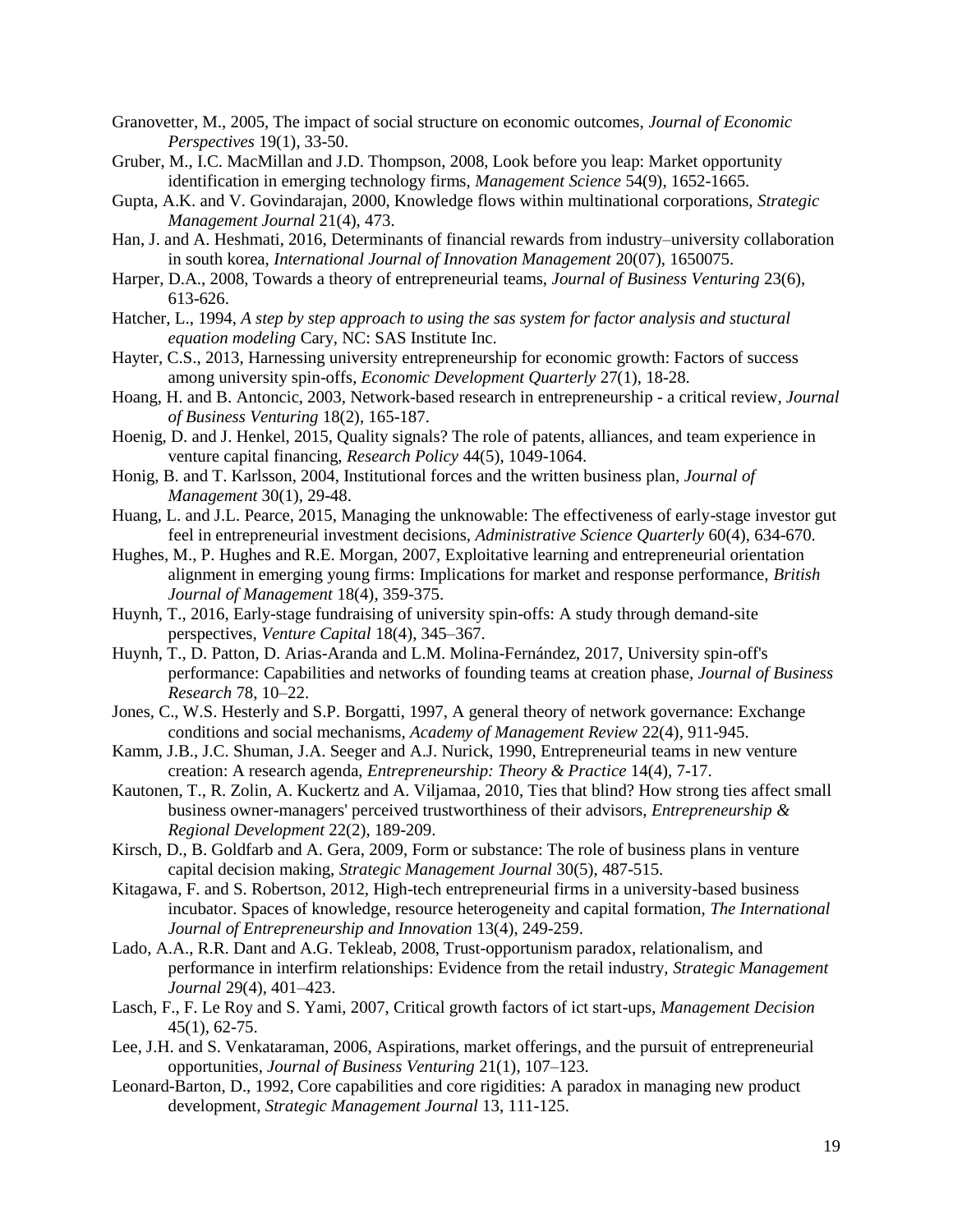- <span id="page-19-0"></span>Lindstrom, G. and C. Olofsson, 2001, Early stage financing of ntbfs: An analysis of contributions from support actors, *Venture Capital* 3(2), 151-168.
- <span id="page-19-6"></span>Lockett, A. and M. Wright, 2005, Resources, capabilities, risk capital and the creation of university spinout companies, *Research Policy* 34(7), 1043-1057.
- <span id="page-19-16"></span>Lumpkin, G.T. and G.G. Dess, 2001, Linking two dimensions of entrepreneurial orientation to firm performance: The moderating role of environment and industry life cycle, *Journal of Business Venturing* 16(5), 429-452.
- <span id="page-19-5"></span>Malatesta, C.Z. and A. Wilson, 1988, Emotion cognition interaction in personality-development - a discrete emotions, functionalist analysis, *British Journal of Social Psychology* 27, 91-112.
- <span id="page-19-14"></span>Markman, G.D., P.H. Phan, D.B. Balkin and P.T. Gianiodis, 2005, Entrepreneurship and university-based technology transfer, *Journal of Business Venturing* 20(2), 241-263.
- <span id="page-19-22"></span>Marsh, H.W., K.-T. Hau and Z. Wen, 2004, In search of golden rules: Comment on hypothesis-testing approaches to setting cutoff values for fit indexes and dangers in overgeneralizing hu and bentler's (1999) findings, *Structural Equation Modeling: A Multidisciplinary Journal* 11(3), 320– 341.
- <span id="page-19-1"></span>Mason, C.M. and R.T. Harrison, 2004, Does investing in technology-based firms involve higher risk? An exploratory study of the performance of technology and non-technology investments by business angels, *Venture Capital* 6(4), 313-332.
- <span id="page-19-8"></span>Maxwell, A.L. and M. Lévesque, 2014, Trustworthiness: A critical ingredient for entrepreneurs seeking investors, *Entrepreneurship: Theory & Practice* 38(5), 1057-1080.
- <span id="page-19-15"></span>McGrath, R.G., 1997, A real options logic for initiating technology positioning investments, *Academy of Management Review* 22(4), 974-996.
- <span id="page-19-17"></span>McKelvie, A. and P. Davidsson, 2009, From resource base to dynamic capabilities: An investigation of new firms, *British Journal of Management* 20, S63-S80.
- <span id="page-19-3"></span>Meseri, O. and S. Maital, 2001, A survey analysis of university-technology transfer in israel: Evaluation of projects and determinants of success, *The Journal of Technology Transfer* 26(1-2), 115-125.
- <span id="page-19-20"></span>Miller, N.J. and R.C. Kean, 1997, Reciprocal exchange in rural communities: Consumers' inducements to inshop, *Psychology & Marketing* 14(7), 637-661.
- <span id="page-19-12"></span>Mosey, S. and M. Wright, 2007, From human capital to social capital: A longitudinal study of technology-based academic entrepreneurs, *Entrepreneurship Theory and Practice* 31(6), 909- 935.
- <span id="page-19-2"></span>Muzyka, D., S. Birley and B. Leleux, 1996, Trade-offs in the investment decisions of european venture capitalists, *Journal of Business Venturing* 11(4), 273-287.
- <span id="page-19-7"></span>Myers, S.C. and N.S. Majluf, 1984, Corporate financing and investment decisions when firms have information that investors do not have, *Journal of Financial Economics* 13(2), 187-221.
- <span id="page-19-18"></span>Nadherny, C.C., 1998, Technology and direct marketing leadership, *Direct Marketing* 61(7), 42.
- <span id="page-19-11"></span>Newbert, S.L. and E.T. Tornikoski, 2013, Resource acquisition in the emergence phase: Considering the effects of embeddedness and resource dependence, *Entrepreneurship Theory and Practice* 37(2), 249-280.
- <span id="page-19-10"></span>Nofsinger, J.R. and W. Wang, 2011, Determinants of start-up firm external financing worldwide, *Journal of Banking & Finance* 35(9), 2282-2294.
- <span id="page-19-13"></span>O'Gorman, C., O. Byrne and D. Pandya, 2008, How scientists commercialise new knowledge via entrepreneurship, *Journal of Technology Transfer* 33(1), 23-43.
- <span id="page-19-21"></span>O'Reilly III, C.A., 1982, Variations in decision makers' use of information sources: The impact of quality and accessibility of information, *Academy of Management Journal* 25(4), 756-771.
- <span id="page-19-9"></span>Olson, M.A., R.H. Fazio and A.D. Hermann, 2007, Reporting tendencies underlie discrepancies between implicit and explicit measures of self-esteem, *Psychological Science* 18(4), 287-291.
- <span id="page-19-4"></span>Ortín-Ángel, P. and F. Vendrell-Herrero, 2010, Why do university spin-offs attract more venture capitalists?, *Venture Capital* 12(4), 285-306.
- <span id="page-19-19"></span>Parks, M.R. and K. Floyd, 1996, Meanings for closeness and intimacy in friendship, *Journal of Social and Personal Relationships* 13(1), 85-107.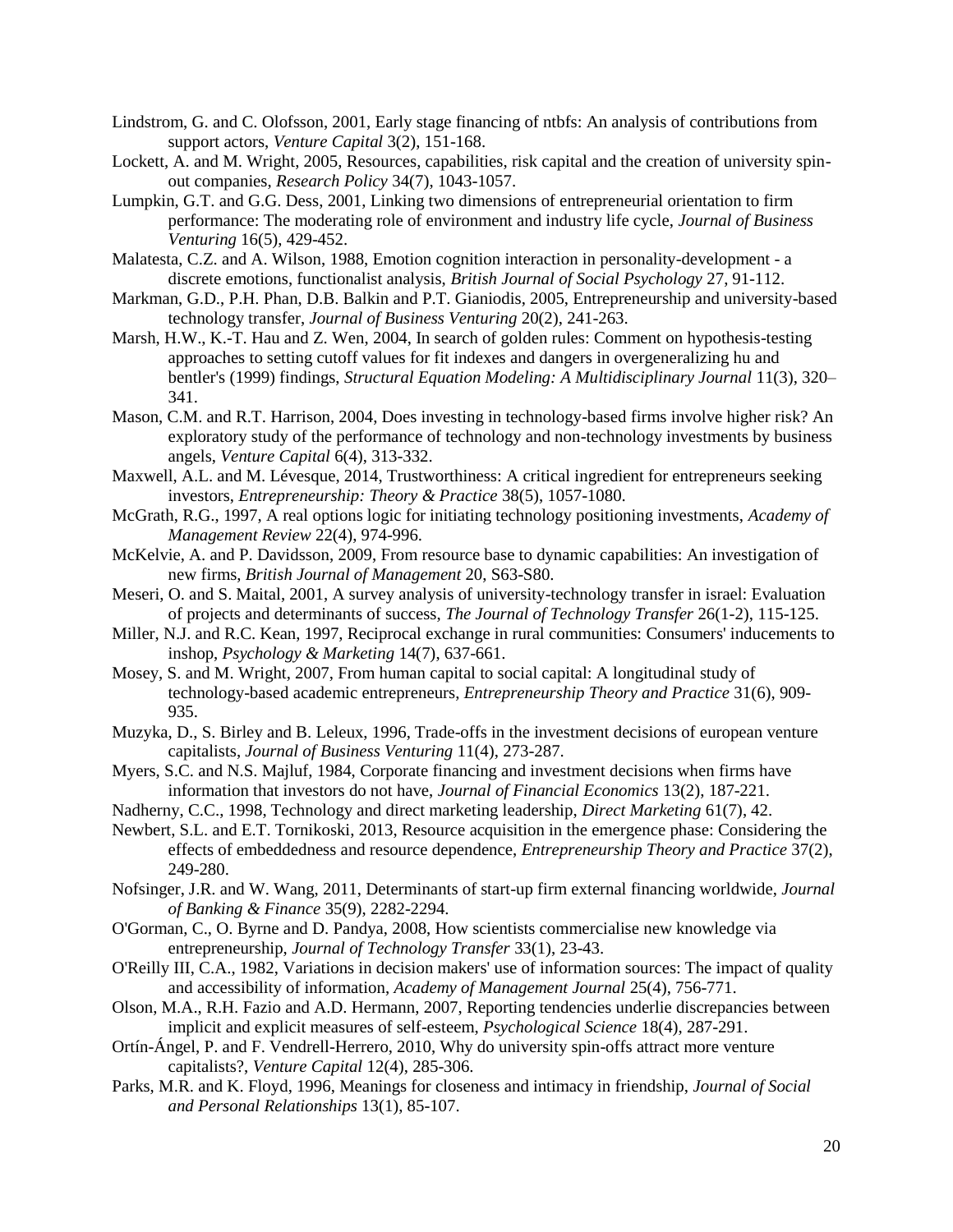- <span id="page-20-13"></span>PINHEIRO, M.L., C. LUCAS and J.C. PINHO, 2015, Social network analysis as a new methodological tool to understand university–industry cooperation, *International Journal of Innovation Management* 19(01), 1550013.
- <span id="page-20-15"></span>Podolny, J.M., 1994, Market uncertainty and the social character of economic exchange, *Administrative Science Quarterly* 39(3), 458-483.
- <span id="page-20-0"></span>Powers, J.B. and P.P. McDougall, 2005, University start-up formation and technology licensing with firms that go public: A resource-based view of academic entrepreneurship, *Journal of Business Venturing* 20(3), 291-311.
- <span id="page-20-11"></span>Pries, F. and P. Guild, 2007, Commercial exploitation of new technologies arising from university research: Start-ups and markets for technology, *R & D Management* 37(4), 319-328.
- <span id="page-20-3"></span>Rasmussen, E. and R. Sørheim, 2012, How governments seek to bridge the financing gap for university spin-offs: Proof-of-concept, pre-seed, and seed funding, *Technology Analysis & Strategic Management* 24(7), 663-678.
- <span id="page-20-8"></span>Rasmussen, E. and R. Sørheim, 2012, Obtaining early-stage financing for technology entrepreneurship: Reassessing the demand-side perspective, *Venture Capital* 14(2/3), 77-89.
- <span id="page-20-22"></span>Rea, R.H., 1989, Factors affecting success and failure of seed capital/start-up negotiations, *Journal of Business Venturing* 4(2), 149-158.
- <span id="page-20-2"></span>Riding, A., B. Orser and T. Chamberlin, 2012, Investing in r&d: Small- and medium-sized enterprise financing preferences, *Venture Capital* 14(2/3), 199-214.
- <span id="page-20-1"></span>Rosman, A.J. and H.M. O'Neill, 1993, Comparing the information acquisition strategies of venture capital and commercial lenders: A computer-based experiment, *Journal of Business Venturing* 8(5), 443- 460.
- <span id="page-20-18"></span>Rothschild, L. and A. Darr, 2005, Technological incubators and the social construction of innovation networks: An israeli case study, *Technovation* 25(1), 59-67.
- <span id="page-20-19"></span>Rowley, T.J., 1997, Moving beyond dyadic ties: A network theory of stakeholder influences, *Academy of Management Review* 22(4), 887-910.
- <span id="page-20-12"></span>Shane, S., 2004, *Academic entrepreneurship: University spin-offs and wealth creation* Cheltenham, UK: Edward Elgar.
- <span id="page-20-14"></span>Shane, S. and D. Cable, 2002, Network ties, reputation, and the financing of new ventures, *Management Science* 48(3), 364–381.
- <span id="page-20-17"></span>Shane, S. and T. Stuart, 2002, Organizational endowments and the performance of university start-ups, *Management Science* 48(1), 154–170.
- <span id="page-20-4"></span>Shepherd, D.A. and A. Zacharakis, 1999, Conjoint analysis: A new methodological approach for researching the decision policies of venture capitalists, *Venture Capital* 1(3), 197-217.
- <span id="page-20-5"></span>Silva, J., 2004, Venture capitalists' decision-making in small equity markets: A case study using participant observation, *Venture Capital* 6(2-3), 125-145.
- <span id="page-20-9"></span>Smilor, R.W., D.V. Gibson and G.B. Dietrich, 1990, University spin-out companies - technology start-ups from university-of-texas-at-austin, *Journal of Business Venturing* 5(1), 63-76.
- <span id="page-20-7"></span>Soetanto, D. and M. van Geenhuizen, 2015, Getting the right balance: University networks' influence on spin-offs' attraction of funding for innovation, *Technovation* 36–37(0), 26-38.
- <span id="page-20-21"></span>Spector, P.E., 2006, Method variance in organizational research - truth or urban legend?, *Organizational Research Methods* 9(2), 221-232.
- <span id="page-20-10"></span>Stinchcombe, A.L., 1965, 'Social structure and organizations,' in J. March (ed.), From *Handbook of organizations*, Chicago, IL: Rand McNally, pp. 142-193.
- <span id="page-20-16"></span>Tolstoy, D. and H. Agndal, 2010, Network resource combinations in the international venturing of small biotech firms, *Technovation* 30(1), 24-36.
- <span id="page-20-20"></span>Tsai, W.P. and S. Ghoshal, 1998, Social capital and value creation: The role of intrafirm networks, *Academy of Management Journal* 41(4), 464–476.
- <span id="page-20-6"></span>Tsukagoshi, M., 2008, The expected roles of business angels in seed/early stage university spin-offs in japan: Can business angels act as saviours?, *Asia Pacific Business Review* 14(3), 425-442.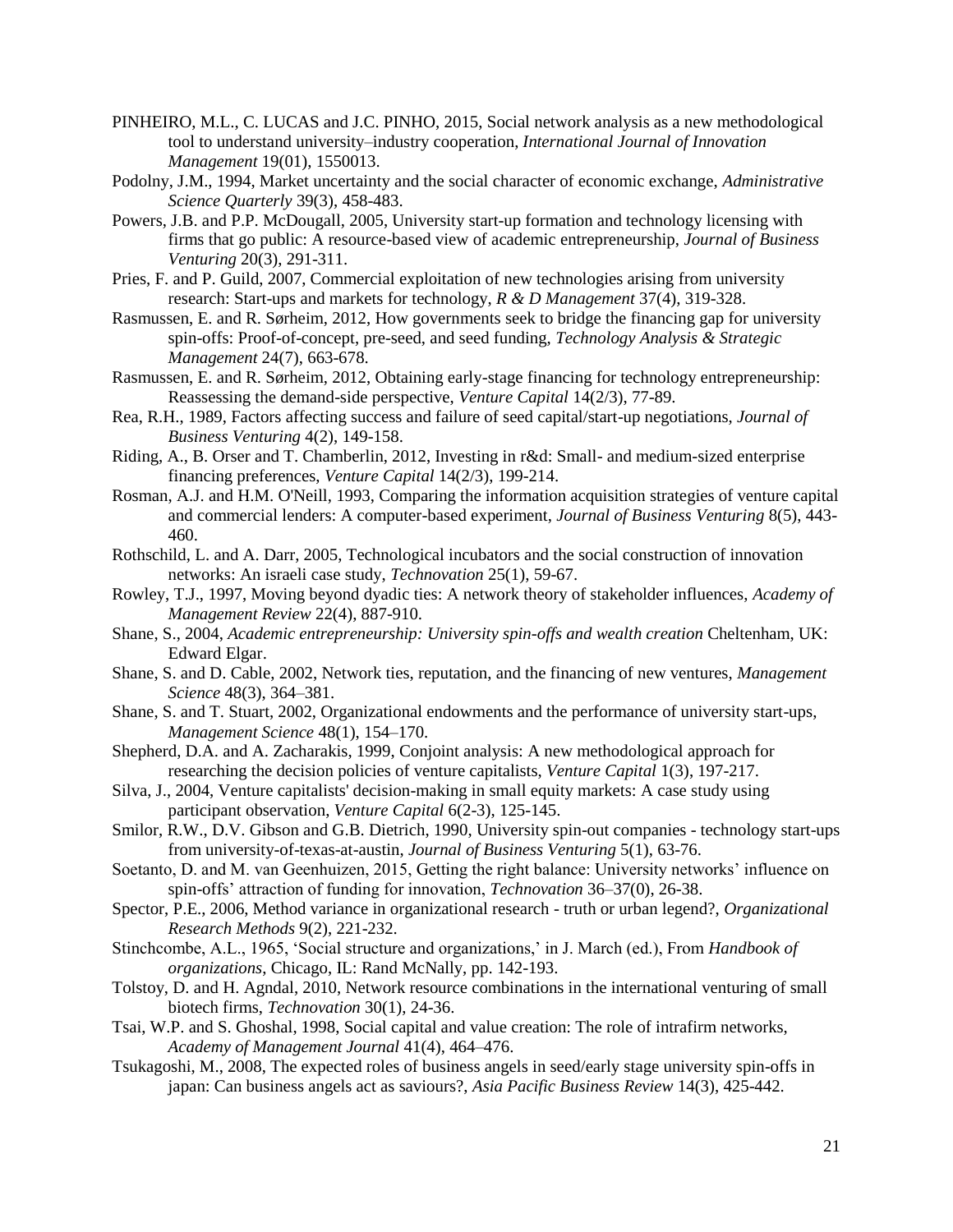- <span id="page-21-7"></span>Uzzi, B., 1996, The sources and consequences of embeddedness for the economic performance of organizations: The network effect, *American Sociological Review* 61(4), 674-698.
- <span id="page-21-8"></span>Vanaelst, I., B. Clarysse, M. Wright, A. Lockett, N. Moray and R. S'Jegers, 2006, Entrepreneurial team development in academic spinouts: An examination of team heterogeneity, *Entrepreneurship Theory and Practice* 30(2), 249-271.
- <span id="page-21-2"></span>Vohora, A., M. Wright and A. Lockett, 2004, Critical junctures in the development of university hightech spinout companies, *Research Policy* 33(1), 147–175.
- <span id="page-21-9"></span>Walter, A., M. Auer and T. Ritter, 2006, The impact of network capabilities and entrepreneurial orientation on university spin-off performance, *Journal of Business Venturing* 21(4), 541-567.
- <span id="page-21-4"></span>Wang, M.J. and K.J. Saudino, 2013, Cognition & emotion: Reviews of current research and theories, *American Journal of Psychology* 126(1), 128-132.
- <span id="page-21-0"></span>Wiltbank, R., S. Read, N. Dew and S.D. Sarasvathy, 2009, Prediction and control under uncertainty: Outcomes in angel investing, *Journal of Business Venturing* 24(2), 116-133.
- <span id="page-21-3"></span>Wright, M., A. Lockett, B. Clarysse and M. Binks, 2006, University spin-out companies and venture capital, *Research Policy* 35(4), 481-501.
- <span id="page-21-10"></span>Yli-Renko, H., E. Autio and H.J. Sapienza, 2001, Social capital, knowledge acquisition, and knowledge exploitation in young technology-based firms, *Strategic Management Journal* 22(6-7), 587–613.
- <span id="page-21-5"></span>Zacharakis, A.L. and G.D. Meyer, 1998, A lack of insight: Do venture capitalists really understand their own decision process?, *Journal of Business Venturing* 13(1), 57-76.
- <span id="page-21-11"></span>Zahra, S.A., 1993, Environment, corporate entrepreneurship, and financial performance - a taxonomic approach, *Journal of Business Venturing* 8(4), 319-340.
- <span id="page-21-1"></span>Zahra, S.A., E. Van de Velde and B. Larrañeta, 2007, Knowledge conversion capability and the performance of corporate and university spin-offs, *Industrial & Corporate Change* 16(4), 569- 608.
- <span id="page-21-6"></span>Zott, C. and Q.N. Huy, 2007, How entrepreneurs use symbolic management to acquire resources, *Administrative Science Quarterly* 52(1), 70-105.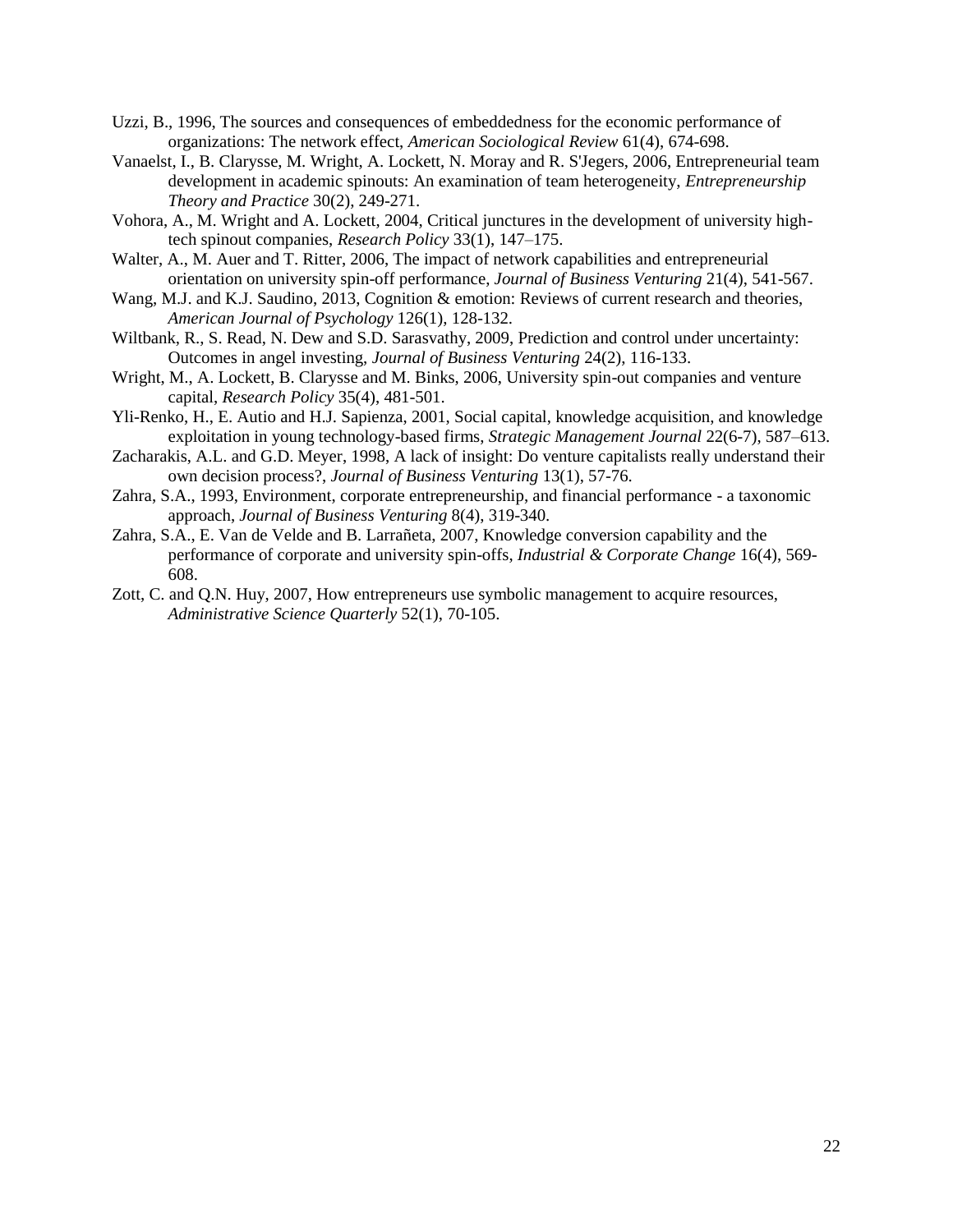# Appendix A: Descriptions of variables, Cronbach's alphas and factor loadings

Reliving this spin-off's creation phase, evaluating these statements about relationships between your team and individuals, who you received advice or information related to process of your firm's incorporation, and among them, and evaluating these statements about what the entrepreneurial team possessed (1: Not true…7: Very true).

|                   | Measures                                                       | Loadings | Cronbach's<br>Alpha |
|-------------------|----------------------------------------------------------------|----------|---------------------|
| Centrality        |                                                                |          | 0.736               |
|                   | We talked directly about business issues                       | 0.781    |                     |
|                   | We received directly helpful business information              | 0.697    |                     |
|                   | We could call for advice about running our business            | 0.712    |                     |
|                   | We were the first to receive new things in the group           | 0.670    |                     |
| <b>Ties</b>       |                                                                |          | 0.840               |
|                   | We would share personal matters with them                      | 0.804    |                     |
|                   | We might discuss family matters with them                      | 0.918    |                     |
|                   | We might ask them for advice about private matter              | 0.885    |                     |
| Reputation        |                                                                |          | 0.644               |
|                   | We generated a lot of enthusiasm                               | 0.787    |                     |
|                   | We persevered until the task is finished                       | 0.750    |                     |
|                   | We liked to play with ideas                                    | 0.766    |                     |
| Reciprocity       |                                                                |          | 0.805               |
|                   | People were generally pair in dealings with us                 | 0.776    |                     |
|                   | People were willing to do us a favour if asked                 | 0.733    |                     |
|                   | We did favours for each other from time to time                | 0.817    |                     |
|                   | People patronized my business                                  | 0.900    |                     |
| Trust             |                                                                |          | 0.879               |
|                   | We were dependable by these people                             | 0.863    |                     |
|                   | People would say that we are sincere                           | 0.888    |                     |
|                   | They would trust us with personal information about themselves | 0.822    |                     |
|                   | They would say that we are trustworthy                         | 0.894    |                     |
| Information       |                                                                |          | 0.926               |
| Quality           | Their information was usually accurate                         | 0.895    |                     |
| (information used | Their information was relevant                                 | 0.909    |                     |
| to be exchanged)  | Their information was specific                                 | 0.887    |                     |
|                   | Information from them was often                                | 0.846    |                     |
|                   | I quickly received their information                           | 0.852    |                     |
| Information       |                                                                |          | 0.922               |
| Diversity         | Market data                                                    | 0.812    |                     |
| (information used | Product design                                                 | 0.874    |                     |
| to be exchanged)  | Process design                                                 | 0.863    |                     |
|                   | Marketing know-how                                             | 0.853    |                     |
|                   | Packaging design/technology                                    | 0.848    |                     |
|                   | Management system and practices                                | 0.838    |                     |
| Entrepreneurial   |                                                                |          | 0.847               |
| Technology        | Our products might replace numerous existing one               | 0.843    |                     |
|                   | Might replace other technologies in the industry               | 0.784    |                     |
|                   | Potential to generate large economic returns                   | 0.821    |                     |
|                   | A platform for variety of commercial applications              | 0.706    |                     |
|                   | Developed products with considerable demand in market          | 0.808    |                     |
| Organizational    |                                                                |          | 0.794               |
| Viability         | Team's members were encouraged to improve working method       | 0.793    |                     |